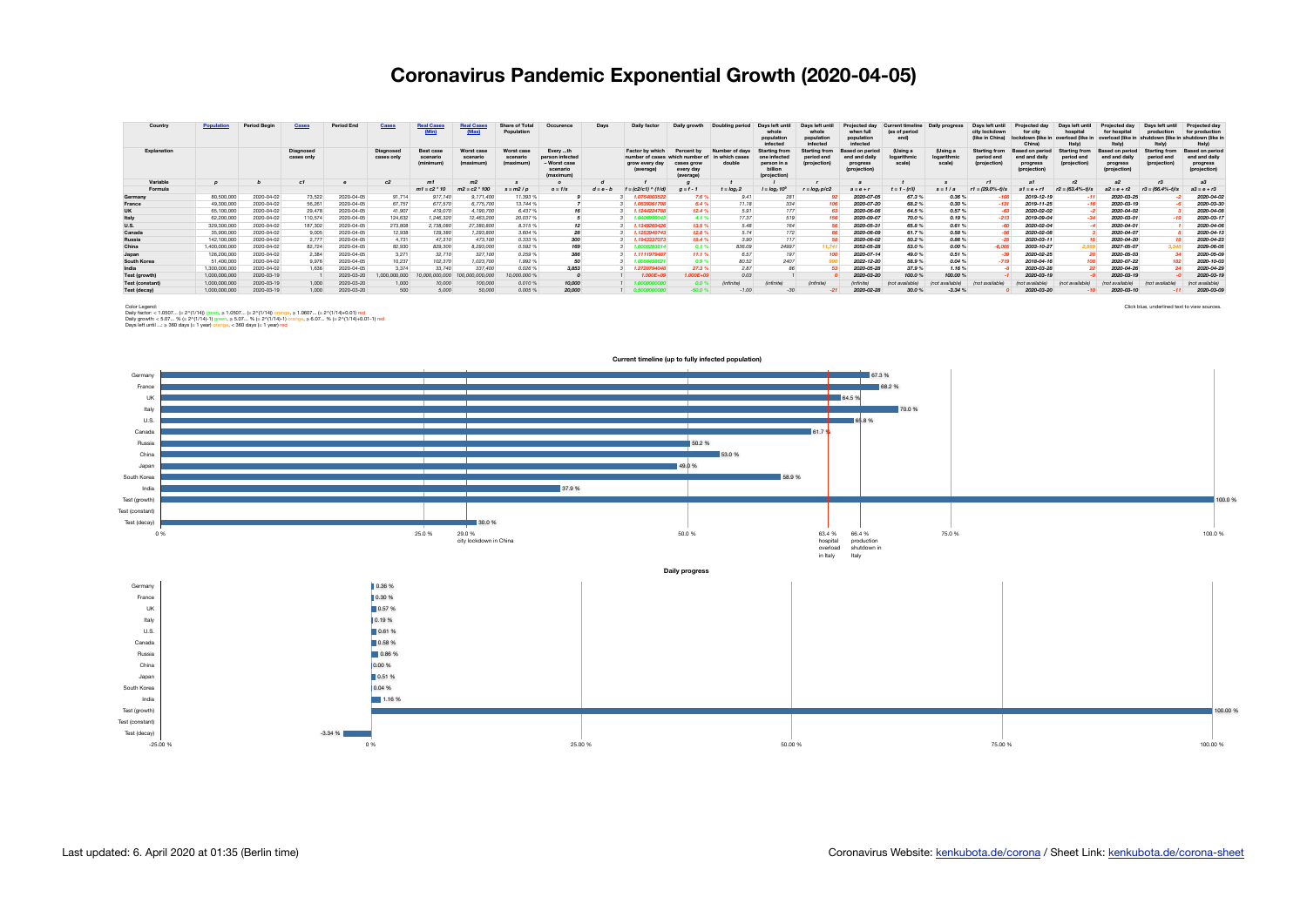## **Coronavirus Pandemic Exponential Growth (2020-04-04)**

| Country                | <b>Population</b> | <b>Period Begin</b> | <b>Cases</b>            | <b>Period End</b> | <b>Cases</b>            | <b>Real Cases</b><br>(Min)                | <b>Real Cas</b><br>Max)             | <b>Share of Total</b><br>Population        | Occurence                                                            | Days        | Daily factor                                                                                                                                                                                                                                              | Daily growth                                                                | Doubling period                            | Days left until<br>whole<br>population<br>infected                             | Davs left until<br>whole<br>population<br>infected | Projected o<br>when full<br>population<br>infected         | t timeline<br>(as of period<br>end) | Daily progres                     | Davs left unti<br>city lockdown<br>(like in China) | <b>Projected day</b><br>for city<br>lockdown (like in<br>China | Days left<br>hospital<br>overload (like in<br>Italv | Projected <b>v</b><br>for hospital<br>overload (like | Days left until<br>production<br>hutdown (like<br><b>Italy</b> | <b>Projected dav</b><br>for production<br>shutdown (like in<br>ltalv) |
|------------------------|-------------------|---------------------|-------------------------|-------------------|-------------------------|-------------------------------------------|-------------------------------------|--------------------------------------------|----------------------------------------------------------------------|-------------|-----------------------------------------------------------------------------------------------------------------------------------------------------------------------------------------------------------------------------------------------------------|-----------------------------------------------------------------------------|--------------------------------------------|--------------------------------------------------------------------------------|----------------------------------------------------|------------------------------------------------------------|-------------------------------------|-----------------------------------|----------------------------------------------------|----------------------------------------------------------------|-----------------------------------------------------|------------------------------------------------------|----------------------------------------------------------------|-----------------------------------------------------------------------|
| Explanation            |                   |                     | Diagnosed<br>cases only |                   | Diagnosed<br>cases only | <b>Best case</b><br>scenario<br>(minimum) | Worst case<br>scenario<br>(maximum) | Worst case<br>scenario<br><i>(maximum)</i> | Every th<br>person infected<br>- Worst case<br>scenario<br>(maximum) |             | <b>Factor by which</b><br>number of cases<br>grow every day<br>(average)                                                                                                                                                                                  | <b>Percent by</b><br>which number of<br>cases grow<br>every day<br>(average | Number of days<br>in which cases<br>double | <b>Starting from</b><br>one infected<br>person in a<br>billion<br>(projection) | <b>Starting from</b><br>period end<br>(projection) | sed on period<br>end and daily<br>progress<br>(projection) | (Using a<br>logarithmic<br>scale)   | (Using a<br>logarithmic<br>scale) | <b>Starting from</b><br>period end<br>(projection) | end and daily<br>progres:<br>(projection)                      | <b>Starting</b><br>period end<br>(projection)       | end and daily<br>progress<br>(projection)            | <b>Starting from</b><br>period end<br>(projection)             | <b>Based on period</b><br>end and daily<br>progress<br>(projection)   |
| Variable               |                   |                     | c1                      |                   | c2                      | m1                                        | m <sub>2</sub>                      |                                            |                                                                      |             |                                                                                                                                                                                                                                                           |                                                                             |                                            |                                                                                |                                                    |                                                            |                                     |                                   | r1                                                 |                                                                |                                                     | <b>a2</b>                                            | r <sub>3</sub>                                                 | a3                                                                    |
| Formula                |                   |                     |                         |                   |                         | $m1 = c2 * 10$                            | c2 * 100<br>m2                      | $s = m2/p$                                 | $\rho = 1/s$                                                         | $d = e - b$ | = (c2/c1) ^ (1/d                                                                                                                                                                                                                                          | $q = f - 1$                                                                 | $t = log_1 2$                              | $I = log_f 10^9$                                                               | $r = log_f p/c2$                                   | $a = e + r$                                                | $t = 1 - (r/l)$                     | s = 1 / a                         | $r1 = (29.0\% - t)/s$                              | $= e + r1$                                                     | $r2 = (63.4\% - t)/s$                               | $a2 = e + r2$                                        | $r3 = (66.4\% - t)/s$                                          | $a3 = e + r3$                                                         |
| Germany                | 80,500,000        | 2020-04-01          | 67,366                  | 2020-04-04        | 85,778                  | 857,780                                   | 8,577,800                           | 10.656 %                                   |                                                                      |             | 1.0838729680                                                                                                                                                                                                                                              | 8.4%                                                                        | 8.61                                       | 257                                                                            |                                                    | 2020-06-27                                                 | 67.0%                               | 0.39%                             |                                                    | 2019-12-28                                                     |                                                     | 2020-03-25                                           |                                                                | 2020-04-02                                                            |
| France                 | 49,300,000        | 2020-04-01          | 51,477                  | 2020-04-04        | 63.536                  | 635,360                                   | 6,353,600                           | 12,888 %                                   |                                                                      |             | 1.0726767815                                                                                                                                                                                                                                              | 7.3%                                                                        | 9.88                                       | 295                                                                            | 95                                                 | 2020-07-07                                                 | 67.9%                               | 0.34%                             |                                                    | 2019-12-11                                                     |                                                     | 2020-03-21                                           |                                                                | 2020-03-30                                                            |
| <b>UK</b>              | 65,100,000        | 2020-04-01          | 25,154                  | 2020-04-04        | 38,172                  | 381,720                                   | 3,817,200                           | 5.864 %                                    |                                                                      |             | 1.1491567865                                                                                                                                                                                                                                              | 14.9 %                                                                      | 4.99                                       | 149                                                                            | 54                                                 | 2020-05-27                                                 | 64.1%                               | 0.67%                             |                                                    | 2020-02-11                                                     |                                                     | 2020-04-02                                           |                                                                | 2020-04-07                                                            |
| Italy                  | 62,200,000        | 2020-04-01          | 105,792                 | 2020-04-04        | 119,827                 | 1,198,270                                 | 11,982,700                          | 19.265 %                                   |                                                                      |             | 1.0423989205                                                                                                                                                                                                                                              | 4.2%                                                                        | 16.69                                      | 499                                                                            | 151                                                | 2020-09-01                                                 | 69.8%                               | 0.20%                             |                                                    | 2019-09-13                                                     |                                                     | 2020-03-02                                           |                                                                | 2020-03-17                                                            |
| <b>U.S.</b>            | 329,300,000       | 2020-04-01          | 163,199                 | 2020-04-04        | 241,703                 | 2,417,030                                 | 24,170,300                          | 7.340 %                                    |                                                                      |             | 1.1398687546                                                                                                                                                                                                                                              | 14.0%                                                                       | 5.29                                       | 158                                                                            | 55                                                 | 2020-05-29                                                 | 65.2%                               | 0.63%                             |                                                    | 2020-02-06                                                     |                                                     | 2020-04-01                                           |                                                                | 2020-04-05                                                            |
| Canada                 | 35,900,000        | 2020-04-01          | 7.695                   | 2020-04-04        | 11,732                  | 117,320                                   | 1,173,200                           | 3.268 %                                    | -31                                                                  |             | 1.1509447513                                                                                                                                                                                                                                              | 15.1%                                                                       | 4.93                                       | 147                                                                            | 57                                                 | 2020-05-31                                                 | 61.3%                               | 0.68%                             |                                                    | 2020-02-16                                                     |                                                     | 2020-04-07                                           |                                                                | 2020-04-11                                                            |
| Russia                 | 142,100,000       | 2020-04-01          | 2.337                   | 2020-04-04        | 4.149                   | 41,490                                    | 414,900                             | 0.292 %                                    | 342                                                                  |             | 1.2108627176                                                                                                                                                                                                                                              | 21.1%                                                                       | 3.62                                       | 108                                                                            | 55                                                 | 2020-05-28                                                 | 49.6%                               | 0.92%                             |                                                    | 2020-03-12                                                     |                                                     | 2020-04-18                                           |                                                                | 2020-04-22                                                            |
| China                  | 1,400,000,000     | 2020-04-01          | 82,631                  | 2020-04-04        | 82,875                  | 828,750                                   | 8,287,500                           | 0.592 %                                    | 169                                                                  |             | 1.000983328                                                                                                                                                                                                                                               | 0.1%                                                                        | 705.25                                     | 21085                                                                          | 9.905                                              | 2047-05-17                                                 | 53.0%                               | $0.00 \%$                         | 5.065                                              | 2006-05-23                                                     | 2.184                                               | 2026-03-28                                           | 2.825                                                          | 2027-12-28                                                            |
| Japan                  | 126,200,000       | 2020-04-01          | 2.178                   | 2020-04-04        | 2,920                   | 29,200                                    | 292,000                             | 0.231%                                     | 432                                                                  |             | 1.1026600971                                                                                                                                                                                                                                              | 10.3%                                                                       | 7.09                                       | 212                                                                            | 109                                                | 2020-07-22                                                 | 48.5 %                              | 0.47%                             |                                                    | 2020-02-22                                                     |                                                     | 2020-05-05                                           |                                                                | 2020-05-12                                                            |
| <b>South Korea</b>     | 51,400,000        | 2020-04-01          | 9.887                   | 2020-04-04        | 10,156                  | 101,560                                   | 1,015,600                           | 1.976 %                                    | 51                                                                   |             | 1.0089881197                                                                                                                                                                                                                                              | 0.9%                                                                        | 77.46                                      | 2316                                                                           | 953                                                | 2022-11-13                                                 | 58.8%                               | 0.04%                             |                                                    | 2018-05-14                                                     |                                                     | 2020-07-18                                           |                                                                | 2020-09-26                                                            |
| India                  | 1,300,000,000     | 2020-04-01          | 1.636                   | 2020-04-04        | 2.301                   | 23,010                                    | 230,100                             | 0.018%                                     | 5.650                                                                |             | 1.1204120554                                                                                                                                                                                                                                              | 12.0%                                                                       | 6.10                                       | 182                                                                            | 116                                                | 2020-07-29                                                 | 36.1%                               | 0.55%                             |                                                    | 2020-03-22                                                     |                                                     | 2020-05-23                                           |                                                                | 2020-05-29                                                            |
| Test (growth)          | 1,000,000,000     | 2020-03-19          |                         | 2020-03-20        | 000,000,000             | 000.000.000                               | 000,000,000<br>100.                 | ,000.000 9                                 |                                                                      |             | $1.000E + 0.000E + 0.000E + 0.000E + 0.000E + 0.000E + 0.000E + 0.000E + 0.000E + 0.000E + 0.000E + 0.000E + 0.000E + 0.000E + 0.000E + 0.000E + 0.000E + 0.000E + 0.000E + 0.000E + 0.000E + 0.000E + 0.000E + 0.000E + 0.000E + 0.000E + 0.000E + 0.00$ | 1.000E+09                                                                   | 0.03                                       |                                                                                |                                                    | 2020-03-20                                                 | 100.0 %                             | 100.00 %                          |                                                    | 2020-03-19                                                     |                                                     | 2020-03-19                                           |                                                                | 2020-03-19                                                            |
| <b>Test (constant)</b> | 1,000,000,000     | 2020-03-19          | 1.000                   | 2020-03-20        | 1.000                   | 10,000                                    | 100,000                             | 0.010%                                     | 10,000                                                               |             | 1.000000000                                                                                                                                                                                                                                               | 0.0%                                                                        | 'infinite.                                 | (infinite)                                                                     | <i><b>linfinite</b></i>                            | (infinite)                                                 | (not available                      | available.<br>lno.                | (not available                                     | (not available)                                                | (not available                                      | (not available)                                      | (not available.                                                | (not available)                                                       |
| Test (decay)           | 1,000,000,000     | 2020-03-19          | 1.000                   | 2020-03-20        | 500                     | 5,000                                     | 50,000                              | 0.005                                      | 20,000                                                               |             | 0.500000000                                                                                                                                                                                                                                               |                                                                             | $-1.00$                                    | $-30$                                                                          |                                                    | 2020-02-28                                                 | 30.0%                               | $-3.34$ $%$                       |                                                    | 2020-03-20                                                     |                                                     | 2020-03-10                                           |                                                                | 2020-03-09                                                            |

Click blue, underlined text to view sources.<br>Daily growth: < 5.0507... (= 2^{1/14}) green, ≥ 1.0507... (= 2^{1/14}+0.07... (= 2^{1/14}+0.01} red<br>Daily growth: < 5.07... % (= 2^{1/14}) green, ≥ 1.0507... (% (= 2^{1/14}+0.0



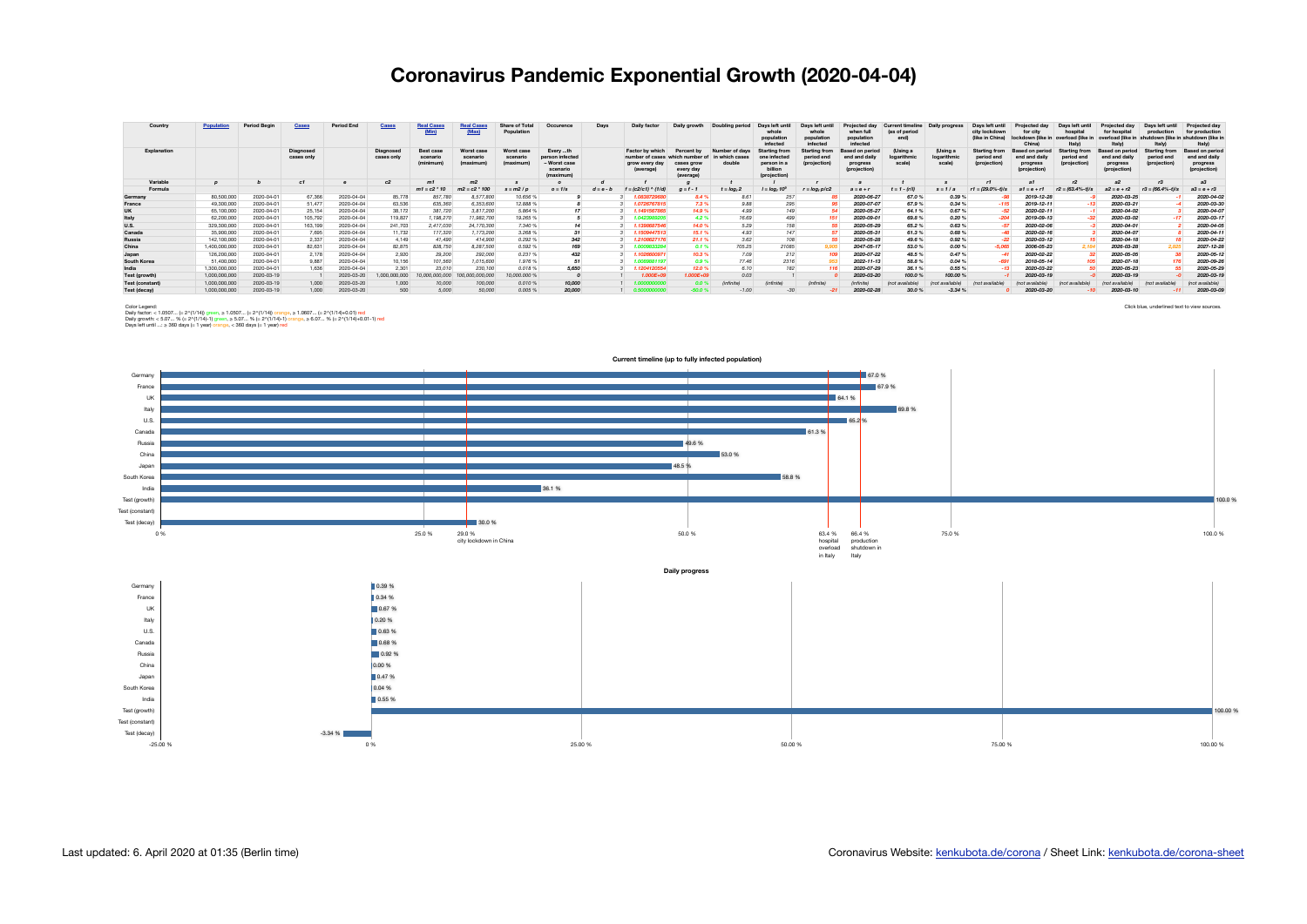## **Coronavirus Pandemic Exponential Growth (2020-04-03)**

| Country                | <b>Population</b> | <b>Period Begin</b> | <b>Cases</b>            | <b>Period End</b> | <b>Cases</b>            | <b>Real Cases</b><br>(Min)                | <b>Real Cas</b><br>Max)             | <b>Share of Total</b><br>Population        | Occurence                                                            | Days        | Daily factor                                                             | Daily growth                                                                | Doubling period                            | Days left until<br>whole<br>population<br>infected                             | Davs left until<br>whole<br>population<br>infected | Projected o<br>when full<br>population<br>infected         | t timeline<br>(as of period<br>end) | Daily progres                     | Davs left unti<br>city lockdown<br>(like in China) | <b>Projected day</b><br>for city<br>lockdown (like in<br>China | Days left<br>hospital<br>overload (like in<br>Italv | Projected <b>v</b><br>for hospital<br>overload (like | Days left until<br>production<br>hutdown (like<br><b>Italy</b> | <b>Projected dav</b><br>for production<br>shutdown (like in<br>ltalv) |
|------------------------|-------------------|---------------------|-------------------------|-------------------|-------------------------|-------------------------------------------|-------------------------------------|--------------------------------------------|----------------------------------------------------------------------|-------------|--------------------------------------------------------------------------|-----------------------------------------------------------------------------|--------------------------------------------|--------------------------------------------------------------------------------|----------------------------------------------------|------------------------------------------------------------|-------------------------------------|-----------------------------------|----------------------------------------------------|----------------------------------------------------------------|-----------------------------------------------------|------------------------------------------------------|----------------------------------------------------------------|-----------------------------------------------------------------------|
| Explanation            |                   |                     | Diagnosed<br>cases only |                   | Diagnosed<br>cases only | <b>Best case</b><br>scenario<br>(minimum) | Worst case<br>scenario<br>(maximum) | Worst case<br>scenario<br><i>(maximum)</i> | Every th<br>person infected<br>- Worst case<br>scenario<br>(maximum) |             | <b>Factor by which</b><br>number of cases<br>grow every day<br>(average) | <b>Percent by</b><br>which number of<br>cases grow<br>every day<br>(average | Number of days<br>in which cases<br>double | <b>Starting from</b><br>one infected<br>person in a<br>billion<br>(projection) | <b>Starting from</b><br>period end<br>(projection) | sed on period<br>end and daily<br>progress<br>(projection) | (Using a<br>logarithmic<br>scale)   | (Using a<br>logarithmic<br>scale) | <b>Starting from</b><br>period end<br>(projection) | end and daily<br>progres:<br>(projection)                      | <b>Starting</b><br>period end<br>(projection)       | end and daily<br>progress<br>(projection)            | <b>Starting from</b><br>period end<br>(projection)             | <b>Based on period</b><br>end and daily<br>progress<br>(projection)   |
| Variable               |                   |                     | c1                      |                   | c2                      | m1                                        | m <sub>2</sub>                      |                                            |                                                                      |             |                                                                          |                                                                             |                                            |                                                                                |                                                    |                                                            |                                     |                                   | r1                                                 |                                                                |                                                     | <b>a2</b>                                            | r <sub>3</sub>                                                 | a3                                                                    |
| Formula                |                   |                     |                         |                   |                         | $m1 = c2 * 10$                            | c2 * 100<br>mź                      | $s = m2/p$                                 | $o = 1/s$                                                            | $d = e - b$ | = (c2/c1) ^ (1/d                                                         | $q = f - 1$                                                                 | $t = log_1 2$                              | $I = log_f 10^9$                                                               | $r = log_f p/c2$                                   | $a = e + r$                                                | $t = 1 - (r/l)$                     | s = 1 / a                         | $r1 = (29.0\% - t)/s$                              |                                                                | $r2 = (63.4\% - t)/s$                               | $a2 = e + r2$                                        | $r3 = (66.4\% - t)/s$                                          | $a3 = e + r3$                                                         |
| Germany                | 80,500,000        | 2020-03-31          | 61.913                  | 2020-04-03        | 79,696                  | 796,960                                   | 7,969,600                           | 9.900 %                                    |                                                                      |             | 1.0878062725                                                             | 8.8%                                                                        | 8.24                                       | 246                                                                            |                                                    | 2020-06-24                                                 | 66.6 9                              | 0.41%                             |                                                    | 2020-01-01                                                     |                                                     | 2020-03-26                                           |                                                                | 2020-04-02                                                            |
| France                 | 49,300,000        | 2020-03-31          | 43,977                  | 2020-04-03        | 58,327                  | 583,270                                   | 5,832,700                           | 11.831 %                                   |                                                                      |             | 1.0987056216                                                             | 9.9%                                                                        | 7.36                                       | 220                                                                            | 72                                                 | 2020-06-13                                                 | 67.5%                               | 0.45%                             |                                                    | 2020-01-09                                                     |                                                     | 2020-03-24                                           |                                                                | 2020-03-31                                                            |
| <b>UK</b>              | 65,100,000        | 2020-03-31          | 22.145                  | 2020-04-03        | 33,722                  | 337,220                                   | 3,372,200                           | 5.180 %                                    |                                                                      |             | 1.1504803705                                                             | 15.0%                                                                       | 4.94                                       | 148                                                                            | 54                                                 | 2020-05-26                                                 | 63.5%                               | 0.68%                             |                                                    | 2020-02-12                                                     |                                                     | 2020-04-02                                           |                                                                | 2020-04-07                                                            |
| Italy                  | 62,200,000        | 2020-03-31          | 101,739                 | 2020-04-03        | 115,242                 | 1,152,420                                 | 11,524,200                          | 18.528 %                                   |                                                                      |             | 1.0424160928                                                             | 4.2%                                                                        | 16.69                                      | 499                                                                            | 151                                                | 2020-09-01                                                 | 69.6%                               | 0.20%                             |                                                    | 2019-09-13                                                     |                                                     | 2020-03-02                                           |                                                                | 2020-03-17                                                            |
| <b>U.S.</b>            | 329,300,000       | 2020-03-31          | 140,640                 | 2020-04-03        | 213,600                 | 2,136,000                                 | 21,360,000                          | 6.486 %                                    |                                                                      |             | 1.1494695300                                                             | 14.9%                                                                       | 4.98                                       | 149                                                                            | 53                                                 | 2020-05-25                                                 | 64.6%                               | 0.67%                             |                                                    | 2020-02-10                                                     |                                                     | 2020-04-01                                           |                                                                | 2020-04-05                                                            |
| Canada                 | 35,900,000        | 2020-03-31          | 6.317                   | 2020-04-03        | 10,114                  | 101,140                                   | 1,011,400                           | 2.817 %                                    |                                                                      |             | 1.1698693356                                                             | 17.0%                                                                       | 4.42                                       | 132                                                                            | 52                                                 | 2020-05-25                                                 | 60.6%                               | 0.76%                             |                                                    | 2020-02-21                                                     |                                                     | 2020-04-06                                           |                                                                | 2020-04-10                                                            |
| Russia                 | 142,100,000       | 2020-03-31          | 1.837                   | 2020-04-03        | 3.548                   | 35,480                                    | 354,800                             | 0.250 %                                    | 401                                                                  |             | 1.2453501716                                                             | 24.5 %                                                                      | 3.16                                       | 94                                                                             | 48                                                 | 2020-05-21                                                 | 48.9%                               | 1.06 %                            |                                                    | 2020-03-15                                                     |                                                     | 2020-04-16                                           |                                                                | 2020-04-19                                                            |
| China                  | 1,400,000,000     | 2020-03-31          | 82,545                  | 2020-04-03        | 82,802                  | 828,020                                   | 8,280,200                           | 0.591 %                                    | 169                                                                  |             | 1.0010367425                                                             | 0.1%                                                                        | 668.93                                     | 19999                                                                          | 9.395                                              | 2045-12-23                                                 | 53.0%                               | 0.01%                             | 4.803                                              | 2007-02-08                                                     | 2.07 <sub>3</sub>                                   | 2025-12-05                                           | 2.680                                                          | 2027-08-05                                                            |
| Japan                  | 126,200,000       | 2020-03-31          | 1.953                   | 2020-04-03        | 2,617                   | 26,170                                    | 261,700                             | 0.207%                                     | 482                                                                  |             | 1.1024709630                                                             | 10.2%                                                                       | 7.11                                       | 212                                                                            | 111                                                | 2020-07-22                                                 | 48.0%                               | 0.47%                             |                                                    | 2020-02-22                                                     |                                                     | 2020-05-05                                           |                                                                | 2020-05-12                                                            |
| <b>South Korea</b>     | 51,400,000        | 2020-03-31          | 9.786                   | 2020-04-03        | 10,062                  | 100,620                                   | 1,006,200                           | 1.958 %                                    | 51                                                                   |             | 1.0093141624                                                             | 0.9%                                                                        | 74.76                                      | 2235                                                                           | 921                                                | 2022-10-10                                                 | 58.8%                               | 0.04%                             |                                                    | 2018-06-07                                                     |                                                     | 2020-07-14                                           |                                                                | 2020-09-20                                                            |
| India                  | 1,300,000,000     | 2020-03-31          | 1.071                   | 2020-04-03        | 1.965                   | 19,650                                    | 196,500                             | 0.015 %                                    | 6.616                                                                |             | 1.2242149947                                                             | 22.4 %                                                                      | 3.43                                       | 102                                                                            |                                                    | 2020-06-08                                                 | 35.3%                               | 0.98%                             |                                                    | 2020-03-27                                                     |                                                     | 2020-05-01                                           |                                                                | 2020-05-04                                                            |
| Test (growth)          | 1,000,000,000     | 2020-03-19          |                         | 2020-03-20        | 000,000,000             |                                           | ,000,000,000<br>100.                | ,000.000 9                                 |                                                                      |             | $1.000E + 05$                                                            | 1.000E+09                                                                   | 0.03                                       |                                                                                |                                                    | 2020-03-20                                                 | 100.0 %                             | 100.00 %                          |                                                    | 2020-03-19                                                     |                                                     | 2020-03-19                                           |                                                                | 2020-03-19                                                            |
| <b>Test (constant)</b> | 1,000,000,000     | 2020-03-19          | 1.000                   | 2020-03-20        | 1.000                   | 10,000                                    | 100,000                             | 0.010%                                     | 10,000                                                               |             | 1.000000000                                                              | 0.0%                                                                        | 'infinite.                                 | (infinite)                                                                     | <i><b>linfinite</b></i>                            | (infinite)                                                 | (not available                      | available.                        | (not available                                     | (not available)                                                | (not available                                      | (not available)                                      | (not available.                                                | (not available)                                                       |
| Test (decay)           | 1,000,000,000     | 2020-03-19          | 1.000                   | 2020-03-20        | 500                     | 5,000                                     | 50,000                              | 0.005                                      | 20,000                                                               |             | 0.500000000                                                              | 50.0 %                                                                      | $-1.00$                                    | $-30$                                                                          |                                                    | 2020-02-28                                                 | 30.0%                               | $-3.34$ $%$                       |                                                    | 2020-03-20                                                     |                                                     | 2020-03-10                                           |                                                                | 2020-03-09                                                            |

Click blue, underlined text to view sources.<br>Daily growth: < 5.0507... (= 2^{1/14}) green, ≥ 1.0507... (= 2^{1/14}+0.07... (= 2^{1/14}+0.01} red<br>Daily growth: < 5.07... % (= 2^{1/14}) green, ≥ 1.0507... (% (= 2^{1/14}+0.0



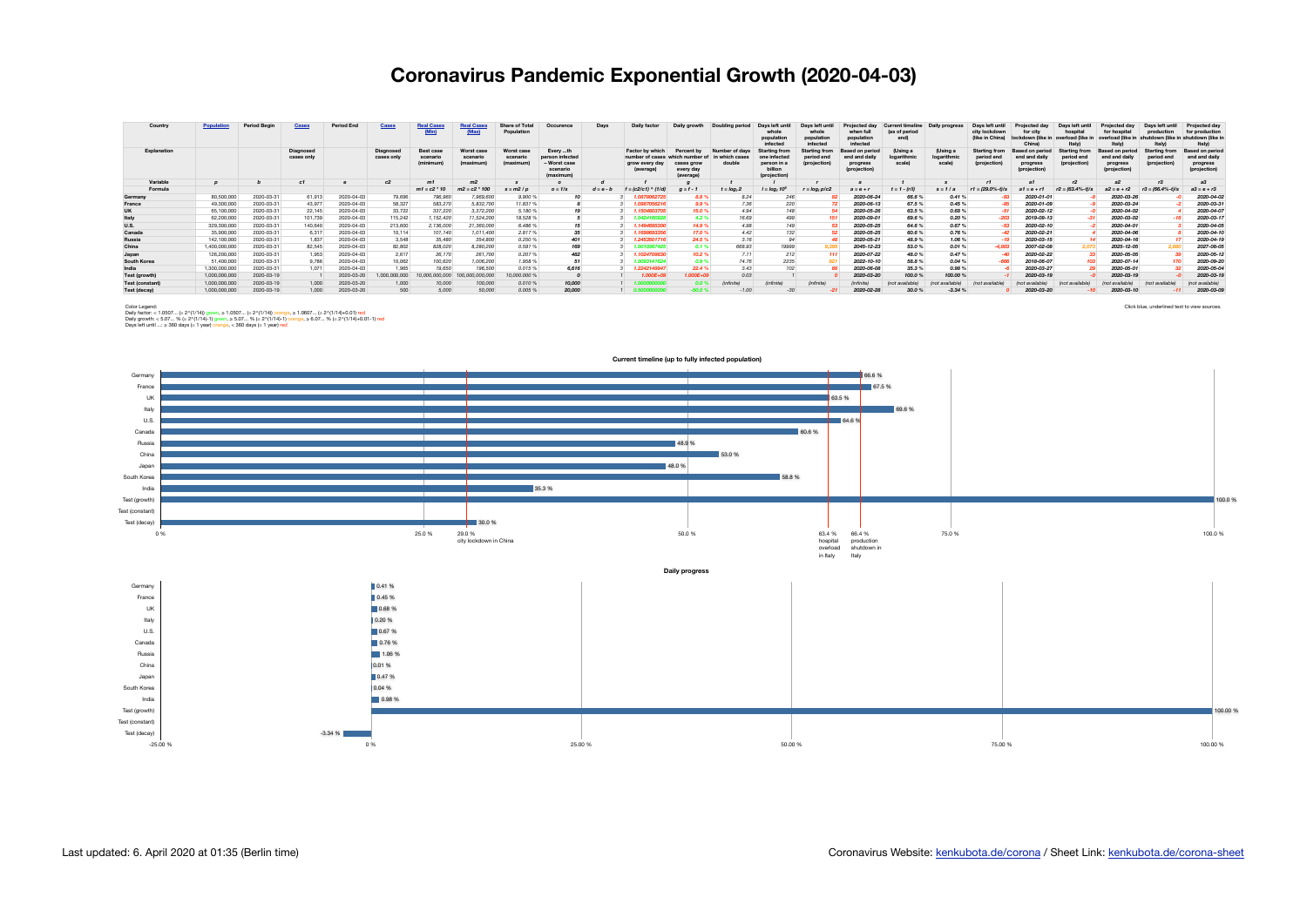## **Coronavirus Pandemic Exponential Growth (2020-04-02)**

| Country                | <b>Population</b> | <b>Period Begin</b> | <b>Cases</b>            | <b>Period End</b> | <b>Cases</b>            | <b>Real Cases</b><br>(Min)                | <b>Real Cas</b><br>Max)             | <b>Share of Total</b><br>Population        | Occurence                                                            | Days        | Daily factor                                                                | Daily growth                                                                | Doubling period                            | Days left until<br>whole<br>population<br>infected                             | Davs left until<br>whole<br>population<br>infected | Projected o<br>when full<br>population<br>infected         | t timeline<br>(as of period<br>end) | Daily progres                     | Davs left unti<br>city lockdown<br>(like in China) | <b>Projected day</b><br>for city<br>lockdown (like in<br>China | Days left<br>hospital<br>overload (like in<br>Italv | Projected <b>v</b><br>for hospital<br>overload (like | Days left until<br>production<br>hutdown (like<br><b>Italy</b> | <b>Projected dav</b><br>for production<br>shutdown (like in<br>ltalv) |
|------------------------|-------------------|---------------------|-------------------------|-------------------|-------------------------|-------------------------------------------|-------------------------------------|--------------------------------------------|----------------------------------------------------------------------|-------------|-----------------------------------------------------------------------------|-----------------------------------------------------------------------------|--------------------------------------------|--------------------------------------------------------------------------------|----------------------------------------------------|------------------------------------------------------------|-------------------------------------|-----------------------------------|----------------------------------------------------|----------------------------------------------------------------|-----------------------------------------------------|------------------------------------------------------|----------------------------------------------------------------|-----------------------------------------------------------------------|
| Explanation            |                   |                     | Diagnosed<br>cases only |                   | Diagnosed<br>cases only | <b>Best case</b><br>scenario<br>(minimum) | Worst case<br>scenario<br>(maximum) | Worst case<br>scenario<br><i>(maximum)</i> | Every th<br>person infected<br>- Worst case<br>scenario<br>(maximum) |             | <b>Factor by which</b><br>number of cases<br>arow every<br>dav<br>(average) | <b>Percent by</b><br>which number of<br>cases grow<br>every day<br>(average | Number of days<br>in which cases<br>double | <b>Starting from</b><br>one infected<br>person in a<br>billion<br>(projection) | <b>Starting from</b><br>period end<br>(projection) | sed on period<br>end and daily<br>progress<br>(projection) | (Using a<br>logarithmic<br>scale)   | (Using a<br>logarithmic<br>scale) | <b>Starting from</b><br>period end<br>(projection) | end and daily<br>progres:<br>(projection)                      | <b>Starting</b><br>period end<br>(projection)       | end and daily<br>progress<br>(projection)            | <b>Starting from</b><br>period end<br>(projection)             | <b>Based on period</b><br>end and daily<br>progress<br>(projection)   |
| Variable               |                   |                     | c1                      |                   | c2                      | m1                                        | m <sub>2</sub>                      |                                            |                                                                      |             |                                                                             |                                                                             |                                            |                                                                                |                                                    |                                                            |                                     |                                   | r1                                                 |                                                                |                                                     | <b>a2</b>                                            | r <sub>3</sub>                                                 | a3                                                                    |
| Formula                |                   |                     |                         |                   |                         | $m1 = c2 * 10$                            | c2 * 100<br>mź                      | $s = m2/p$                                 | $o = 1/s$                                                            | $d = e - b$ | = (c2/c1) ^ (1/d                                                            | $q = f - 1$                                                                 | $t = log_1 2$                              | $I = log_f 10^9$                                                               | $r = log_f p/c2$                                   | $a = e + r$                                                | $t = 1 - (r/l)$                     | s = 1 / a                         | $r1 = (29.0\% - t)/s$                              |                                                                | $r2 = (63.4\% - t)/s$                               | $a2 = e + r2$                                        | $r3 = (66.4\% - t)/s$                                          | $a3 = e + r3$                                                         |
| Germany                | 80,500,000        | 2020-03-30          | 57,298                  | 2020-04-02        | 73,522                  | 735,220                                   | 7,352,200                           | 9.133 %                                    |                                                                      |             | 1.0866573366                                                                | 8.7%                                                                        | 8.34                                       | 249                                                                            |                                                    | 2020-06-25                                                 | 66.2 %                              | 0.40 %                            |                                                    | 2019-12-31                                                     |                                                     | 2020-03-25                                           |                                                                | 2020-04-02                                                            |
| France                 | 49,300,000        | 2020-03-30          | 39.642                  | 2020-04-02        | 56,261                  | 562,610                                   | 5,626,100                           | 11.412 %                                   |                                                                      |             | 1.1237868951                                                                | 12.4%                                                                       | 5.94                                       | 178                                                                            | 58                                                 | 2020-05-30                                                 | 67.3%                               | 0.56 %                            |                                                    | 2020-01-24                                                     |                                                     | 2020-03-26                                           |                                                                | 2020-03-31                                                            |
| <b>UK</b>              | 65,100,000        | 2020-03-30          | 19,526                  | 2020-04-02        | 29,478                  | 294,780                                   | 2,947,800                           | 4.528 %                                    |                                                                      |             | 1.1471712206                                                                | 14.7%                                                                       | 5.05                                       | 151                                                                            | 56                                                 | 2020-05-28                                                 | 62.8%                               | 0.66 %                            |                                                    | 2020-02-10                                                     |                                                     | 2020-04-02                                           |                                                                | 2020-04-07                                                            |
| Italy                  | 62,200,000        | 2020-03-30          | 97.689                  | 2020-04-02        | 110,574                 | 1,105,740                                 | 11,057,400                          | 17.777 %                                   |                                                                      |             | 1.0421633244                                                                | 4.2%                                                                        | 16.78                                      | 502                                                                            | 153                                                | 2020-09-02                                                 | 69.4 %                              | 0.20%                             |                                                    | 2019-09-12                                                     |                                                     | 2020-03-02                                           |                                                                | 2020-03-17                                                            |
| <b>U.S.</b>            | 329,300,000       | 2020-03-30          | 122,653                 | 2020-04-02        | 187,302                 | 1,873,020                                 | 18,730,200                          | 5.688 %                                    |                                                                      |             | 1.1515640008                                                                | 15.2%                                                                       | 4.91                                       | 147                                                                            | 53                                                 | 2020-05-24                                                 | 63.9%                               | 0.68%                             |                                                    | 2020-02-10                                                     |                                                     | 2020-04-01                                           |                                                                | 2020-04-05                                                            |
| Canada                 | 35,900,000        | 2020-03-30          | 5.655                   | 2020-04-02        | 9.005                   | 90,050                                    | 900,500                             | 2.508 %                                    |                                                                      |             | 1.1677513265                                                                | 16.8 %                                                                      | 4.47                                       | 134                                                                            | 53                                                 | 2020-05-25                                                 | 60.0%                               | 0.75%                             |                                                    | 2020-02-20                                                     |                                                     | 2020-04-06                                           |                                                                | 2020-04-10                                                            |
| Russia                 | 142,100,000       | 2020-03-30          | 1.534                   | 2020-04-02        | 2,777                   | 27,770                                    | 277,700                             | 0.195 %                                    | 512                                                                  |             | 1.2187562056                                                                | 21.9%                                                                       | 3.50                                       | 105                                                                            | 55                                                 | 2020-05-26                                                 | 47.7%                               | 0.95%                             |                                                    | 2020-03-13                                                     |                                                     | 2020-04-18                                           |                                                                | 2020-04-21                                                            |
| China                  | 1,400,000,000     | 2020-03-30          | 82,447                  | 2020-04-02        | 82,724                  | 827,240                                   | 8,272,400                           | 0.591 %                                    | 169                                                                  |             | 1.001118659                                                                 | 0.1%                                                                        | 619.97                                     | 18535                                                                          | 3.709                                              | 2044-02-04                                                 | 53.0%                               | 0.01%                             |                                                    | 2008-01-25                                                     |                                                     | 2025-07-06                                           | 2.485                                                          | 2027-01-20                                                            |
| Japan                  | 126,200,000       | 2020-03-30          | 1.866                   | 2020-04-02        | 2,384                   | 23,840                                    | 238,400                             | 0.189 %                                    | 529                                                                  |             | 1.0850877749                                                                | 8.5 %                                                                       | 8.49                                       | 254                                                                            | 133                                                | 2020-08-13                                                 | 47.5%                               | 0.39%                             |                                                    | 2020-02-15                                                     |                                                     | 2020-05-12                                           |                                                                | 2020-05-19                                                            |
| <b>South Korea</b>     | 51,400,000        | 2020-03-30          | 9.661                   | 2020-04-02        | 9,976                   | 99,760                                    | 997,600                             | 1.941 %                                    | 52                                                                   |             | 1.0107524114                                                                | 1.1%                                                                        | 64.81                                      | 1938                                                                           | 799                                                | 2022-06-10                                                 | 58.8%                               | $0.05 \%$                         |                                                    | 2018-09-03                                                     |                                                     | 2020-06-30                                           |                                                                | 2020-08-28                                                            |
| India                  | 1,300,000,000     | 2020-03-30          | 1.071                   | 2020-04-02        | 1.636                   | 16,360                                    | 163,600                             | 0.013 %                                    | 7.946                                                                |             | 1.1516785447                                                                | 15.2%                                                                       | 4.91                                       | 147                                                                            |                                                    | 2020-07-07                                                 | 34.4 %                              | 0.68%                             |                                                    | 2020-03-25                                                     |                                                     | 2020-05-14                                           |                                                                | 2020-05-18                                                            |
| Test (growth)          | 1,000,000,000     | 2020-03-19          |                         | 2020-03-20        | 000,000,000             |                                           | ,000,000,000<br>100.0               | ,000.000 9                                 |                                                                      |             | $1.000E + 05$                                                               | 1.000E+09                                                                   | 0.03                                       |                                                                                |                                                    | 2020-03-20                                                 | 100.0 %                             | 100.00 %                          |                                                    | 2020-03-19                                                     |                                                     | 2020-03-19                                           |                                                                | 2020-03-19                                                            |
| <b>Test (constant)</b> | 1,000,000,000     | 2020-03-19          | 1.000                   | 2020-03-20        | 1.000                   | 10,000                                    | 100,000                             | 0.010%                                     | 10,000                                                               |             | 1.000000000                                                                 | 0.0%                                                                        | 'infinite.                                 | (infinite)                                                                     | <i><b>linfinite</b></i>                            | (infinite)                                                 | (not available                      | wailable.                         | (not available                                     | (not available)                                                | (not available                                      | (not available)                                      | (not available.                                                | (not available)                                                       |
| Test (decay)           | 1,000,000,000     | 2020-03-19          | 1.000                   | 2020-03-20        | 500                     | 5,000                                     | 50,000                              | 0.005                                      | 20,000                                                               |             | 0.500000000                                                                 |                                                                             | $-1.00$                                    | $-30$                                                                          |                                                    | 2020-02-28                                                 | 30.0%                               | $-3.34$ $%$                       |                                                    | 2020-03-20                                                     |                                                     | 2020-03-10                                           |                                                                | 2020-03-09                                                            |

Click blue, underlined text to view sources.<br>Daily growth: < 5.0507... (= 2^{1/14}) green, ≥ 1.0507... (= 2^{1/14}+0.07... (= 2^{1/14}+0.01} red<br>Daily growth: < 5.07... % (= 2^{1/14}) green, ≥ 1.0507... (% (= 2^{1/14}+0.0



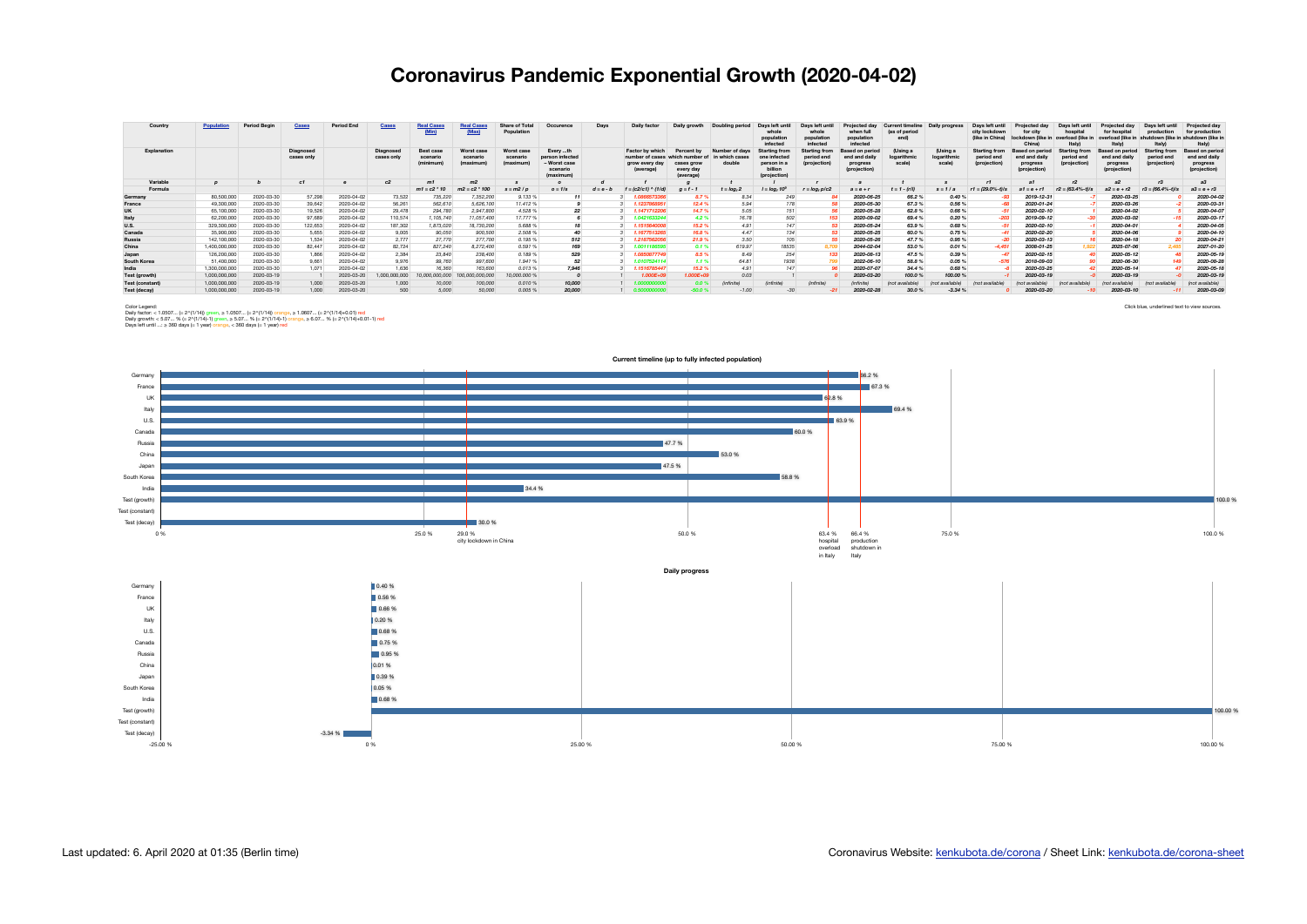## **Coronavirus Pandemic Exponential Growth (2020-04-01)**

| Country                | <b>Population</b> | <b>Period Begin</b> | <b>Cases</b>            | <b>Period End</b> | <b>Cases</b>            | <b>Real Cases</b><br>(Min)                | <b>Real Cas</b><br>Max)             | <b>Share of Total</b><br>Population        | Occurence                                                            | Days        | Daily factor                                                                | Daily growth                                                                | Doubling period                            | Days left until<br>whole<br>population<br>infected                             | Davs left until<br>whole<br>population<br>infected | Projected o<br>when full<br>population<br>infected         | t timeline<br>(as of period<br>end) | Daily progres                     | Davs left unti<br>city lockdown<br>(like in China) | <b>Projected day</b><br>for city<br>lockdown (like in<br>China | Days left<br>hospital<br>overload (like in<br>Italv | Projected <b>v</b><br>for hospital<br>overload (like | Days left until<br>production<br>hutdown (like<br><b>Italy</b> | <b>Projected dav</b><br>for production<br>shutdown (like in<br>ltalv) |
|------------------------|-------------------|---------------------|-------------------------|-------------------|-------------------------|-------------------------------------------|-------------------------------------|--------------------------------------------|----------------------------------------------------------------------|-------------|-----------------------------------------------------------------------------|-----------------------------------------------------------------------------|--------------------------------------------|--------------------------------------------------------------------------------|----------------------------------------------------|------------------------------------------------------------|-------------------------------------|-----------------------------------|----------------------------------------------------|----------------------------------------------------------------|-----------------------------------------------------|------------------------------------------------------|----------------------------------------------------------------|-----------------------------------------------------------------------|
| Explanation            |                   |                     | Diagnosed<br>cases only |                   | Diagnosed<br>cases only | <b>Best case</b><br>scenario<br>(minimum) | Worst case<br>scenario<br>(maximum) | Worst case<br>scenario<br><i>(maximum)</i> | Every th<br>person infected<br>- Worst case<br>scenario<br>(maximum) |             | <b>Factor by which</b><br>number of cases<br>arow every<br>dav<br>(average) | <b>Percent by</b><br>which number of<br>cases grow<br>every day<br>(average | Number of days<br>in which cases<br>double | <b>Starting from</b><br>one infected<br>person in a<br>billion<br>(projection) | <b>Starting from</b><br>period end<br>(projection) | sed on period<br>end and daily<br>progress<br>(projection) | (Using a<br>logarithmic<br>scale)   | (Using a<br>logarithmic<br>scale) | <b>Starting from</b><br>period end<br>(projection) | end and daily<br>progres:<br>(projection)                      | <b>Starting</b><br>period end<br>(projection)       | end and daily<br>progress<br>(projection)            | <b>Starting from</b><br>period end<br>(projection)             | <b>Based on period</b><br>end and daily<br>progress<br>(projection)   |
| Variable               |                   |                     | c1                      |                   | c2                      | m1                                        | m <sub>2</sub>                      |                                            |                                                                      |             |                                                                             |                                                                             |                                            |                                                                                |                                                    |                                                            |                                     |                                   | r1                                                 |                                                                |                                                     | <b>a2</b>                                            | r <sub>3</sub>                                                 | a3                                                                    |
| Formula                |                   |                     |                         |                   |                         | $m1 = c2 * 10$                            | c2 * 100<br>mź                      | $s = m2/p$                                 | $o = 1/s$                                                            | $d = e - b$ | = (c2/c1) ^ (1/d                                                            | $q = f - 1$                                                                 | $t = log_1 2$                              | $I = log_f 10^9$                                                               | $r = log_f p/c2$                                   | $a = e + r$                                                | $t = 1 - (r/l)$                     | s = 1 / a                         | $r1 = (29.0\% - t)/s$                              |                                                                | $r2 = (63.4\% - t)/s$                               | $a2 = e + r2$                                        | $r3 = (66.4\% - t)/s$                                          | $a3 = e + r3$                                                         |
| Germany                | 80,500,000        | 2020-03-29          | 52,547                  | 2020-04-01        | 67,366                  | 673,660                                   | 6,736,600                           | 8.368 9                                    |                                                                      |             | 1.0863362660                                                                | 8.6%                                                                        | 8.37                                       | 250                                                                            |                                                    | 2020-06-25                                                 | 65.8 %                              | 0.40 %                            |                                                    | 2019-12-30                                                     |                                                     | 2020-03-25                                           |                                                                | 2020-04-02                                                            |
| France                 | 49,300,000        | 2020-03-29          | 37.145                  | 2020-04-01        | 51,477                  | 514,770                                   | 5,147,700                           | 10.442 %                                   |                                                                      |             | 1.1149043812                                                                | 11.5 %                                                                      | 6.37                                       | 191                                                                            | 63                                                 | 2020-06-03                                                 | 66.9%                               | 0.52%                             |                                                    | 2020-01-19                                                     |                                                     | 2020-03-25                                           |                                                                | 2020-03-31                                                            |
| <b>UK</b>              | 65,100,000        | 2020-03-29          | 17,093                  | 2020-04-01        | 25,154                  | 251,540                                   | 2,515,400                           | 3.864 %                                    |                                                                      |             | 1.1374428577                                                                | 13.7%                                                                       | 5.38                                       | 161                                                                            | 61                                                 | 2020-06-01                                                 | 62.1%                               | 0.62%                             |                                                    | 2020-02-07                                                     |                                                     | 2020-04-03                                           |                                                                | 2020-04-07                                                            |
| Italy                  | 62,200,000        | 2020-03-29          | 92.472                  | 2020-04-01        | 105,792                 | 1,057,920                                 | 10,579,200                          | 17.008 %                                   |                                                                      |             | 1.045877593                                                                 | 4.6%                                                                        | 15.45                                      | 462                                                                            | 142                                                | 2020-08-21                                                 | 69.2%                               | 0.22%                             |                                                    | 2019-09-28                                                     |                                                     | 2020-03-04                                           |                                                                | 2020-03-19                                                            |
| <b>U.S.</b>            | 329,300,000       | 2020-03-29          | 103,321                 | 2020-04-01        | 163,199                 | 1,631,990                                 | 16,319,900                          | 4.956 %                                    |                                                                      |             | 1.1645986906                                                                | 16.5 %                                                                      | 4.55                                       | 136                                                                            | 50                                                 | 2020-05-20                                                 | 63.3%                               | 0.74%                             |                                                    | 2020-02-14                                                     |                                                     | 2020-04-01                                           |                                                                | 2020-04-05                                                            |
| Canada                 | 35,900,000        | 2020-03-29          | 4.757                   | 2020-04-01        | 7.695                   | 76,950                                    | 769,500                             | 2.143 %                                    | 47                                                                   |             | 1.1738839306                                                                | 17.4 %                                                                      | 4.32                                       | 129                                                                            | 53                                                 | 2020-05-23                                                 | 59.2%                               | 0.77%                             |                                                    | 2020-02-21                                                     |                                                     | 2020-04-06                                           |                                                                | 2020-04-10                                                            |
| Russia                 | 142,100,000       | 2020-03-29          | 1.534                   | 2020-04-01        | 2.337                   | 23,370                                    | 233,700                             | 0.164%                                     | 608                                                                  |             | 1.1506532035                                                                | 15.1%                                                                       | 4.94                                       | 148                                                                            |                                                    | 2020-06-18                                                 | 46.8%                               | 0.68%                             |                                                    | 2020-03-05                                                     |                                                     | 2020-04-25                                           |                                                                | 2020-04-29                                                            |
| China                  | 1,400,000,000     | 2020-03-29          | 82,341                  | 2020-04-01        | 82,631                  | 826,310                                   | 8,263,100                           | 0.590 %                                    | 169                                                                  |             | 1.0011726042                                                                | 0.1%                                                                        | 591.46                                     | 17683                                                                          | 3.309                                              | 2042-12-31                                                 | 53.0%                               | 0.01%                             |                                                    | 2008-08-17                                                     | 1.93                                                | 2025-04-09                                           | 2.372                                                          | 2026-09-28                                                            |
| Japan                  | 126,200,000       | 2020-03-29          | 1.693                   | 2020-04-01        | 2,178                   | 21,780                                    | 217,800                             | 0.173 %                                    | 579                                                                  |             | 1.0875944243                                                                | 8.8%                                                                        | 8.25                                       | 247                                                                            | 131                                                | 2020-08-09                                                 | 47.1%                               | 0.41%                             |                                                    | 2020-02-16                                                     |                                                     | 2020-05-11                                           |                                                                | 2020-05-18                                                            |
| <b>South Korea</b>     | 51,400,000        | 2020-03-29          | 9.583                   | 2020-04-01        | 9,887                   | 98,870                                    | 988,700                             | 1.924 %                                    | 52                                                                   |             | 1.0104643953                                                                | 1.0%                                                                        | 66.58                                      | 1991                                                                           |                                                    | 2022-07-01                                                 | 58.7%                               | 0.05%                             |                                                    | 2018-08-18                                                     |                                                     | 2020-07-03                                           | 153                                                            | 2020-09-0                                                             |
| India                  | 1,300,000,000     | 2020-03-29          | 979                     | 2020-04-01        | 1.636                   | 16,360                                    | 163,600                             | 0.013 %                                    | 7.946                                                                |             | 1.1866797620                                                                | 18.7%                                                                       | 4.05                                       | 121                                                                            |                                                    | 2020-06-19                                                 | 34.4 %                              | 0.83%                             |                                                    | 2020-03-25                                                     |                                                     | 2020-05-06                                           |                                                                | 2020-05-09                                                            |
| Test (growth)          | 1,000,000,000     | 2020-03-19          |                         | 2020-03-20        | 000,000,000             |                                           | ,000,000,000<br>100.0               | ,000.000 9                                 |                                                                      |             | $1.000E + 05$                                                               | 1.000E+09                                                                   | 0.03                                       |                                                                                |                                                    | 2020-03-20                                                 | 100.0 %                             | 100.00 %                          |                                                    | 2020-03-19                                                     |                                                     | 2020-03-19                                           |                                                                | 2020-03-19                                                            |
| <b>Test (constant)</b> | 1,000,000,000     | 2020-03-19          | 1.000                   | 2020-03-20        | 1.000                   | 10,000                                    | 100,000                             | 0.010%                                     | 10,000                                                               |             | 1.000000000                                                                 | 0.0%                                                                        | 'infinite.                                 | (infinite)                                                                     | <i><b>linfinite</b></i>                            | (infinite)                                                 | (not available                      | available.<br>lno.                | (not available                                     | (not available)                                                | (not available                                      | (not available)                                      | (not available.                                                | (not available)                                                       |
| Test (decay)           | 1,000,000,000     | 2020-03-19          | 1.000                   | 2020-03-20        | 500                     | 5,000                                     | 50,000                              | 0.005                                      | 20,000                                                               |             | 0.500000000                                                                 |                                                                             | $-1.00$                                    | $-30$                                                                          |                                                    | 2020-02-28                                                 | 30.0%                               | $-3.34$ $%$                       |                                                    | 2020-03-20                                                     |                                                     | 2020-03-10                                           |                                                                | 2020-03-09                                                            |

Click blue, underlined text to view sources.<br>Daily growth: < 5.0507... (= 2^{1/14}) green, ≥ 1.0507... (= 2^{1/14}+0.07... (= 2^{1/14}+0.01} red<br>Daily growth: < 5.07... % (= 2^{1/14}) green, ≥ 1.0507... (% (= 2^{1/14}+0.0



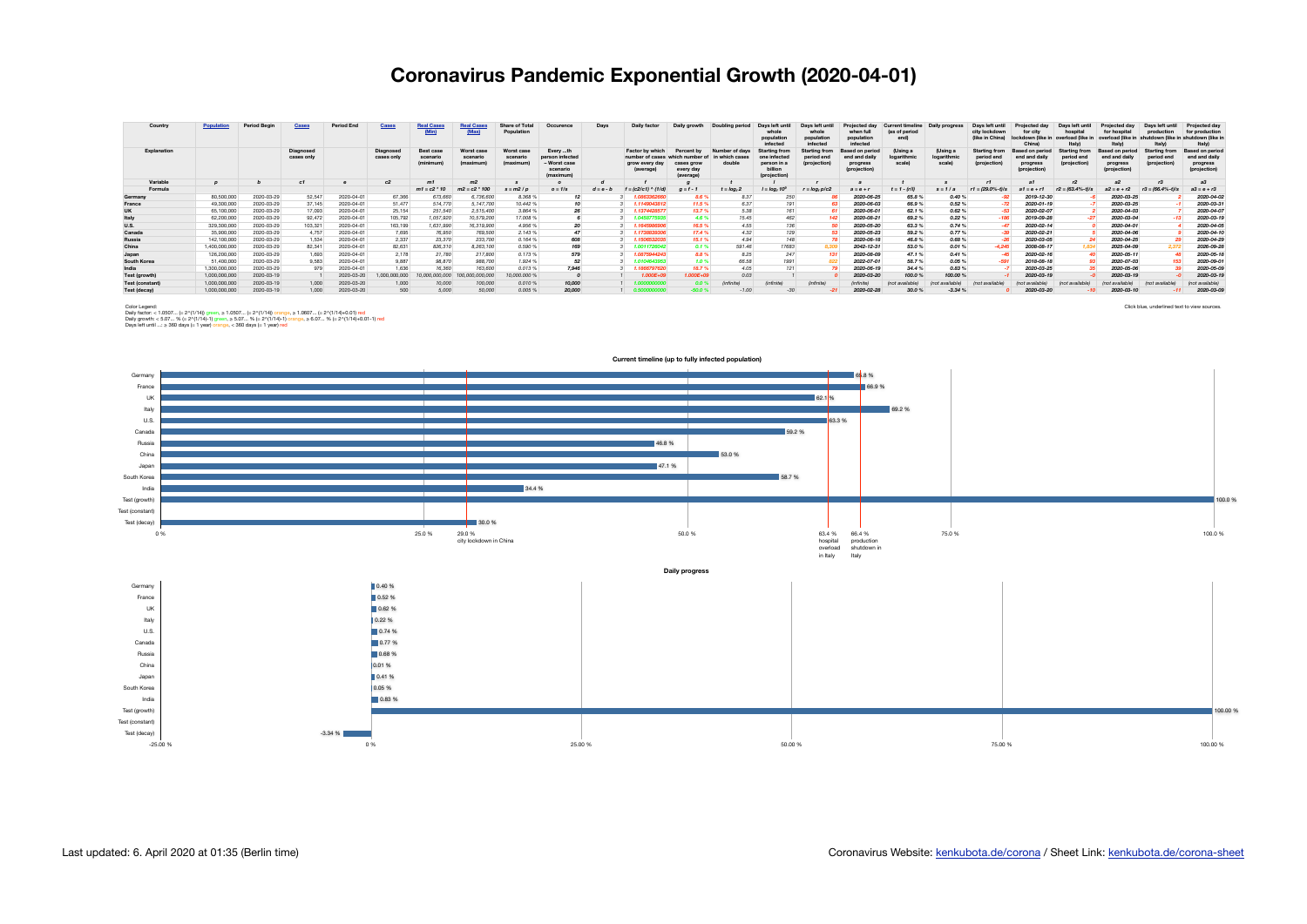## **Coronavirus Pandemic Exponential Growth (2020-03-31)**

| Country                | <b>Population</b> | <b>Period Begin</b> | Cases                   | <b>Period End</b> | <b>Cases</b>            | <b>Real Cases</b>                  | (Max)                                      | <b>Share of Total</b><br>Population        | Occurence                                                            | Days        | Daily factor                                                                                     | Daily growth                                              | Doubling period             | Days left until<br>whole<br>population<br>infected                             | Days left until<br>whole<br>population<br>infected       | when full<br>population<br>infected                       | timeline<br>las of period<br>end) | Daily progres                     | Davs left unti<br>city lockdown<br>(like in China) | <b>Projected day</b><br>for city<br>lockdown (like in<br>China | Davs left<br>hospital<br>overload (like in<br>Italy) | <b>Projected</b><br>for hospital<br>overload (like | Days left until<br>production<br>utdown (like<br>Italy) | <b>Projected dav</b><br>for production<br>shutdown (like in<br>ltalv) |
|------------------------|-------------------|---------------------|-------------------------|-------------------|-------------------------|------------------------------------|--------------------------------------------|--------------------------------------------|----------------------------------------------------------------------|-------------|--------------------------------------------------------------------------------------------------|-----------------------------------------------------------|-----------------------------|--------------------------------------------------------------------------------|----------------------------------------------------------|-----------------------------------------------------------|-----------------------------------|-----------------------------------|----------------------------------------------------|----------------------------------------------------------------|------------------------------------------------------|----------------------------------------------------|---------------------------------------------------------|-----------------------------------------------------------------------|
| Explanation            |                   |                     | Diagnosed<br>cases only |                   | Diagnosed<br>cases only | Best case<br>scenario<br>(minimum) | <b>Worst case</b><br>scenario<br>(maximum) | Worst case<br>scenario<br><i>(maximum)</i> | Every th<br>person infected<br>- Worst case<br>scenario<br>(maximum) |             | Factor by which<br>number of cases which number of in which cases<br>grow every day<br>(average) | <b>Percent by</b><br>cases grow<br>every day<br>(average) | Number<br>of davs<br>double | <b>Starting fron</b><br>one infected<br>person in a<br>billion<br>(projection) | Starting from<br>period end<br><i><b>(projection</b></i> | ed on period<br>end and daily<br>progress<br>(projection) | (Using a<br>logarithmic<br>scale) | (Using a<br>logarithmic<br>scale) | <b>Starting from</b><br>period end<br>(projection) | end and daily<br>progress<br>(projection)                      | <b>Starting</b><br>period end<br>(projection)        | end and daily<br>progress<br>(projection)          | <b>Starting fron</b><br>period end<br>(projection)      | <b>Based on period</b><br>end and daily<br>progress<br>(projection)   |
| Variable               |                   |                     | C <sub>1</sub>          |                   | c2                      | m1                                 | m <sub>2</sub>                             |                                            |                                                                      |             |                                                                                                  |                                                           |                             |                                                                                |                                                          |                                                           |                                   |                                   | r1                                                 |                                                                |                                                      | <b>a2</b>                                          | r <sub>3</sub>                                          | a3                                                                    |
| Formula                |                   |                     |                         |                   |                         | $m1 = c2 * 10$                     | c2 * 100<br>m2                             | $s = m2/p$                                 | $o = 1/s$                                                            | $d = e - b$ | : (c2/c1) ^ (1/d)                                                                                | $q = f - 1$                                               | $t = log_1 2$               | $I = log_f 10^9$                                                               | $r = log_f p/c2$                                         | $a = e + r$                                               | $t = 1 - (r/l)$                   |                                   | $r1 = (29.0\% - t)/s$                              |                                                                | $r2 = (63.4\% - t)/s$                                | a2 = e + r2                                        | $r3 = (66.4\% - t)/s$                                   | $a3 = e + r3$                                                         |
| Germany                | 80,500,000        | 2020-03-28          | 48.582                  | 2020-03-31        | 61,913                  | 619.130                            | 6,191,300                                  | 7.691 %                                    |                                                                      |             | 1.0841819006                                                                                     | 8.4%                                                      | 8.58                        | 256                                                                            |                                                          | 2020-06-27                                                | 65.4%                             | 0.39%                             |                                                    | 2019-12-28                                                     |                                                      | 2020-03-25                                         |                                                         | 2020-04-02                                                            |
| France                 | 49,300,000        | 2020-03-28          | 32,542                  | 2020-03-31        | 43,977                  | 439,770                            | 4,397,700                                  | 8.920 %                                    |                                                                      |             | 1.1055891966                                                                                     | 10.6%                                                     | 6.91                        | 206                                                                            |                                                          | 2020-06-08                                                | 66.1%                             | 0.48%                             |                                                    | 2020-01-14                                                     |                                                      | 2020-03-25                                         |                                                         | 2020-03-31                                                            |
| <b>UK</b>              | 65,100,000        | 2020-03-28          | 14.547                  | 2020-03-31        | 22.145                  | 221.450                            | 2.214.500                                  | 3.402 %                                    |                                                                      |             | 1.1503608206                                                                                     | 15.0%                                                     | 4.95                        | 148                                                                            | 57                                                       | 2020-05-27                                                | 61.5%                             | 0.68%                             |                                                    | 2020-02-11                                                     |                                                      | 2020-04-02                                         |                                                         | 2020-04-07                                                            |
| Italy                  | 62,200,000        | 2020-03-28          | 86,498                  | 2020-03-31        | 101.739                 | 1,017,390                          | 10,173,900                                 | 16.357 %                                   |                                                                      |             | 1.0555864325                                                                                     | 5.6 %                                                     | 12.81                       | 383                                                                            | 119                                                      | 2020-07-27                                                | 69.0%                             | 0.26%                             | $-153$                                             | 2019-10-29                                                     |                                                      | 2020-03-09                                         |                                                         | 2020-03-20                                                            |
| <b>U.S.</b>            | 329,300,000       | 2020-03-28          | 85,228                  | 2020-03-31        | 140,640                 | 1,406,400                          | 14,064,000                                 | 4.271 %                                    | 23                                                                   |             | 1.1817044025                                                                                     | 18.2%                                                     | 4.15                        | 124                                                                            |                                                          | 2020-05-16                                                | 62.6%                             | 0.81%                             |                                                    | 2020-02-18                                                     |                                                      | 2020-04-01                                         |                                                         | 2020-04-04                                                            |
| Canada                 | 35,900,000        | 2020-03-28          | 4.018                   | 2020-03-31        | 6.317                   | 63,170                             | 631,700                                    | 1.760 %                                    | 57                                                                   |             | 1.1627873939                                                                                     | 16.3%                                                     | 4.60                        | 137                                                                            | 57                                                       | 2020-05-27                                                | 58.3%                             | 0.73%                             |                                                    | 2020-02-19                                                     |                                                      | 2020-04-07                                         |                                                         | 2020-04-11                                                            |
| Russia                 | 142,100,000       | 2020-03-28          | 1.264                   | 2020-03-31        | 1.837                   | 18,370                             | 183,700                                    | 0.129 %                                    | 774                                                                  |             | 1.1327151106                                                                                     | 13.3 %                                                    | 5.56                        | 166                                                                            | $\alpha$                                                 | 2020-06-29                                                | 45.7%                             | 0.60%                             |                                                    | 2020-03-03                                                     |                                                      | 2020-04-29                                         |                                                         | 2020-05-04                                                            |
| China                  | 1,400,000,000     | 2020-03-28          | 82,230                  | 2020-03-31        | 82,545                  | 825,450                            | 8,254,500                                  | 0.590 %                                    | 170                                                                  |             | 1.0012752792                                                                                     | 0.1%                                                      | 543.87                      | 16260                                                                          | 7.641                                                    | 2041-03-02                                                | 53.0%                             | 0.01%                             | 3.903                                              | 2009-07-24                                                     |                                                      | 2024-11-12                                         | 2.182                                                   | 2026-03-2                                                             |
| Japan                  | 126,200,000       | 2020-03-28          | 1.499                   | 2020-03-31        | 1,953                   | 19,530                             | 195,300                                    | 0.155 %                                    | 646                                                                  |             | 1.0921950489                                                                                     | 9.2%                                                      | 7.86                        | 235                                                                            | 126                                                      | 2020-08-03                                                | 46.6%                             | 0.43%                             |                                                    | 2020-02-18                                                     |                                                      | 2020-05-09                                         |                                                         | 2020-05-16                                                            |
| <b>South Korea</b>     | 51,400,000        | 2020-03-28          | 9.478                   | 2020-03-3         | 9,786                   | 97,860                             | 978,600                                    | 1.904 %                                    | 53                                                                   |             | 1.0107168414                                                                                     | 1.1%                                                      | 65.02                       | 1944                                                                           |                                                          | 2022-06-12                                                | 58.7%                             | $0.05 \%$                         |                                                    | 2018-09-01                                                     |                                                      | 2020-06-30                                         | 151                                                     | 2020-08-28                                                            |
| India                  | 1,300,000,000     | 2020-03-28          | 724                     | 2020-03-3         | 1.071                   | 10.710                             | 107,100                                    | 0.008 %                                    | 12,138                                                               |             | 1.1394194664                                                                                     | 13.9%                                                     | 5.31                        | 159                                                                            | 107                                                      | 2020-07-16                                                | 32.4 %                            | 0.63%                             |                                                    | 2020-03-25                                                     |                                                      | 2020-05-19                                         |                                                         | 2020-05-24                                                            |
| Test (growth)          | 1,000,000,000     | 2020-03-19          |                         | 2020-03-2         | 000.000.000             |                                    | 000.000.00                                 | ,000.000 9                                 |                                                                      |             | $1.000E + 09$                                                                                    | $1.000E + 09$                                             | 0.03                        |                                                                                |                                                          | 2020-03-20                                                | 100.0%                            | 100.00 %                          |                                                    | 2020-03-19                                                     |                                                      | 2020-03-19                                         |                                                         | 2020-03-19                                                            |
| <b>Test (constant)</b> | 1,000,000,000     | 2020-03-19          | 1.000                   | 2020-03-20        | 1,000                   | 10,000                             | 100,000                                    | 0.010 %                                    | 10,000                                                               |             | 1.0000000000                                                                                     |                                                           | <i>(infinite)</i>           | (infinite)                                                                     | <i><b>Gnfinite</b></i>                                   | (infinite)                                                | (not available)                   | available)<br>m                   | (not available.                                    | (not available)                                                | (not available                                       | (not available)                                    | (not available.                                         | (not available)                                                       |
| Test (decay)           | 1,000,000,000     | 2020-03-19          | 1.000                   | 2020-03-20        | 500                     | 5.000                              | 50,000                                     | $0.005$ $9$                                | 20,000                                                               |             | <i><b>0.500000000</b></i>                                                                        | 50.0%                                                     | $-1.00$                     | $-30$                                                                          |                                                          | 2020-02-28                                                | 30.0%                             | $-3.34%$                          |                                                    | 2020-03-20                                                     |                                                      | 2020-03-10                                         |                                                         | 2020-03-09                                                            |

Click blue, underlined text to view sources.<br>Daily growth: < 5.0507... (= 2^{1/14}) green, ≥ 1.0507... (= 2^{1/14}+0.07... (= 2^{1/14}+0.01} red<br>Daily growth: < 5.07... % (= 2^{1/14}) green, ≥ 1.0507... (% (= 2^{1/14}+0.0



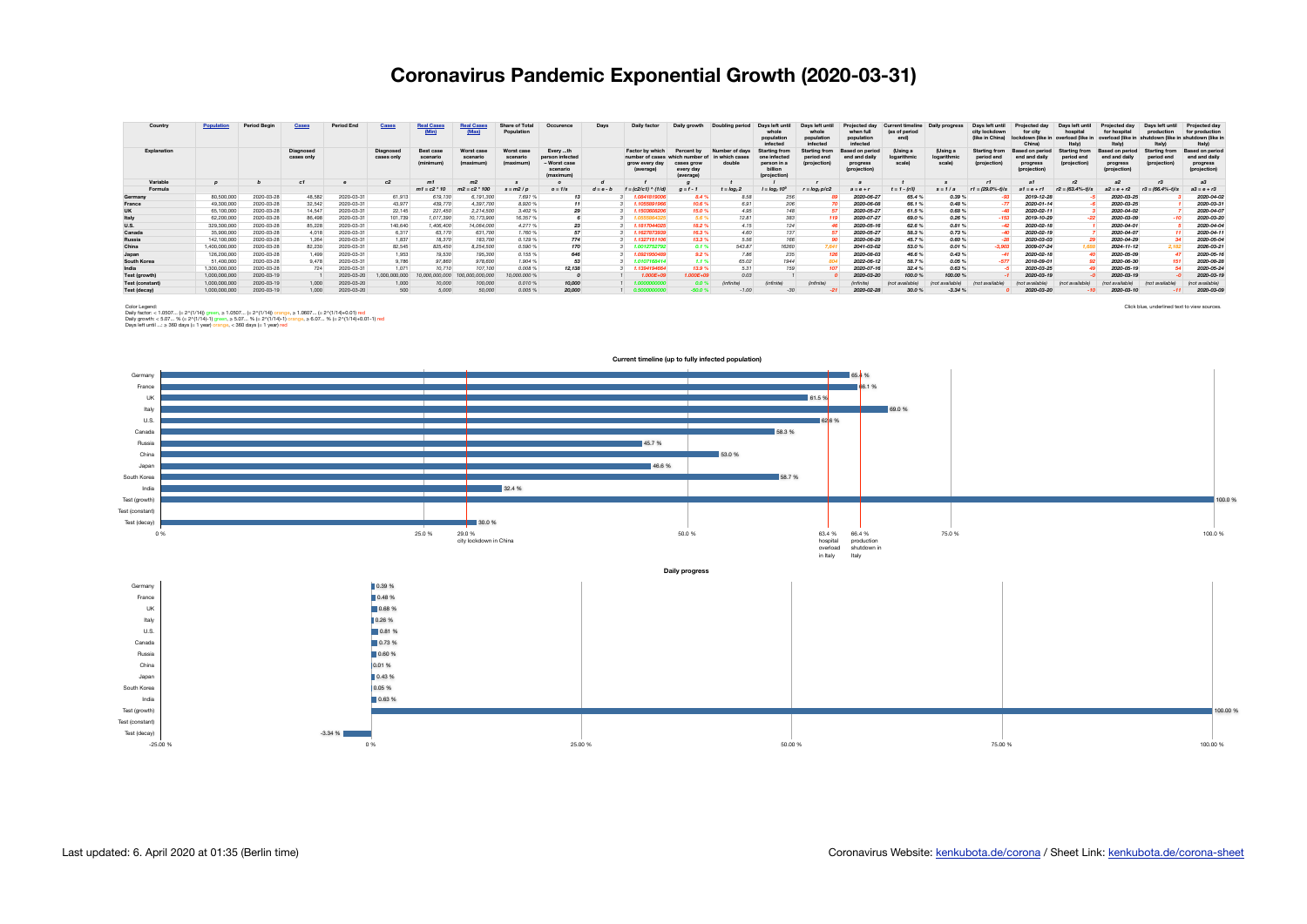## **Coronavirus Pandemic Exponential Growth (2020-03-30)**

| Country                | <b>Population</b> | <b>Period Begin</b> | <b>Cases</b>            | <b>Period End</b> | <b>Cases</b>            | <b>Real Cases</b><br>(Min)         | <b>Real Cas</b><br>Max)             | <b>Share of Total</b><br>Population        | Occurence                                                            | Days        | Daily factor                                                                                                                                                                                                                                              | Daily growth                                                                | Doubling period                            | Days left until<br>whole<br>population<br>infected                             | Davs left until<br>whole<br>population<br>infected | Projected o<br>when full<br>population<br>infected         | t timeline<br>(as of period<br>end) | Daily progres                     | Davs left unti<br>city lockdown<br>(like in China) | <b>Projected day</b><br>for city<br>lockdown (like in<br>China | Days left<br>hospital<br>overload (like in<br>Italv | Projected<br>for hospital<br>overload (like | Days left until<br>production<br>hutdown (like<br><b>Italy</b> | <b>Projected dav</b><br>for production<br>shutdown (like in<br>ltalv) |
|------------------------|-------------------|---------------------|-------------------------|-------------------|-------------------------|------------------------------------|-------------------------------------|--------------------------------------------|----------------------------------------------------------------------|-------------|-----------------------------------------------------------------------------------------------------------------------------------------------------------------------------------------------------------------------------------------------------------|-----------------------------------------------------------------------------|--------------------------------------------|--------------------------------------------------------------------------------|----------------------------------------------------|------------------------------------------------------------|-------------------------------------|-----------------------------------|----------------------------------------------------|----------------------------------------------------------------|-----------------------------------------------------|---------------------------------------------|----------------------------------------------------------------|-----------------------------------------------------------------------|
| Explanation            |                   |                     | Diagnosed<br>cases only |                   | Diagnosed<br>cases only | Best case<br>scenario<br>(minimum) | Worst case<br>scenario<br>(maximum) | Worst case<br>scenario<br><i>(maximum)</i> | Every th<br>person infected<br>- Worst case<br>scenario<br>(maximum) |             | <b>Factor by which</b><br>number of cases<br>grow every day<br>(average)                                                                                                                                                                                  | <b>Percent by</b><br>which number of<br>cases grow<br>every day<br>(average | Number of days<br>in which cases<br>double | <b>Starting from</b><br>one infected<br>person in a<br>billion<br>(projection) | <b>Starting from</b><br>period end<br>(projection) | sed on period<br>end and daily<br>progress<br>(projection) | (Using a<br>logarithmic<br>scale)   | (Using a<br>logarithmic<br>scale) | <b>Starting from</b><br>period end<br>(projection) | end and daily<br>progres:<br>(projection)                      | <b>Starting</b><br>period end<br>(projection)       | end and daily<br>progress<br>(projection)   | <b>Starting from</b><br>period end<br>(projection)             | <b>Based on period</b><br>end and daily<br>progress<br>(projection)   |
| Variable               |                   |                     | c1                      |                   | c2                      | m1                                 | m <sub>2</sub>                      |                                            |                                                                      |             |                                                                                                                                                                                                                                                           |                                                                             |                                            |                                                                                |                                                    |                                                            |                                     |                                   | r1                                                 |                                                                |                                                     | <b>a2</b>                                   | r <sub>3</sub>                                                 | a3                                                                    |
| Formula                |                   |                     |                         |                   |                         | $m1 = c2 * 10$                     | c2 * 100<br>mź                      | $s = m2/p$                                 | $o = 1/s$                                                            | $d = e - b$ | = (c2/c1) ^ (1/d)                                                                                                                                                                                                                                         | $q = f - 1$                                                                 | $t = log_t 2$                              | $I = log_f 10^9$                                                               | $r =$ loge p/c2                                    | $a = e + r$                                                | $t = 1 - (r/l)$                     | s = 1 / a                         | $r1 = (29.0\% - t)/s$                              |                                                                | $r2 = (63.4\% - t)/s$                               | $a2 = e + r2$                               | $r3 = (66.4\% - t)/s$                                          | $a3 = e + r3$                                                         |
| Germany                | 80,500,000        | 2020-03-27          | 42.288                  | 2020-03-30        | 57,298                  | 572,980                            | 5,729,800                           | 7.118 %                                    |                                                                      |             | 1.1065578050                                                                                                                                                                                                                                              | 10.7%                                                                       | 6.85                                       | 205                                                                            |                                                    | 2020-06-09                                                 | 65.0 %                              | 0.49 %                            |                                                    | 2020-01-16                                                     |                                                     | 2020-03-26                                  |                                                                | 2020-04-01                                                            |
| France                 | 49,300,000        | 2020-03-27          | 28,786                  | 2020-03-30        | 39,642                  | 396,420                            | 3,964,200                           | 8.041 %                                    |                                                                      |             | 1.1125633399                                                                                                                                                                                                                                              | 11.3%                                                                       | 6.50                                       | 194                                                                            | 67                                                 | 2020-06-04                                                 | 65.6%                               | 0.51%                             |                                                    | 2020-01-18                                                     |                                                     | 2020-03-25                                  |                                                                | 2020-03-31                                                            |
| <b>UK</b>              | 65,100,000        | 2020-03-27          | 11.662                  | 2020-03-30        | 19,526                  | 195,260                            | 1,952,600                           | 2.999 %                                    |                                                                      |             | 1.1874447616                                                                                                                                                                                                                                              | 18.7%                                                                       | 4.03                                       | 121                                                                            | 47                                                 | 2020-05-16                                                 | 60.9%                               | 0.83%                             |                                                    | 2020-02-20                                                     |                                                     | 2020-04-02                                  |                                                                | 2020-04-05                                                            |
| Italy                  | 62,200,000        | 2020-03-27          | 80.539                  | 2020-03-30        | 97,689                  | 976,890                            | 9,768,900                           | 15.706 %                                   |                                                                      |             | 1.0664646807                                                                                                                                                                                                                                              | 6.6 %                                                                       | 10.77                                      | 322                                                                            | 100                                                | 2020-07-08                                                 | 68.8%                               | 0.31%                             |                                                    | 2019-11-22                                                     |                                                     | 2020-03-12                                  |                                                                | 2020-03-22                                                            |
| <b>U.S.</b>            | 329,300,000       | 2020-03-27          | 68,334                  | 2020-03-30        | 122,653                 | 1,226,530                          | 12,265,300                          | 3.725 %                                    |                                                                      |             | 1.2152914541                                                                                                                                                                                                                                              | 21.5 %                                                                      | 3.55                                       | 106                                                                            | 40                                                 | 2020-05-09                                                 | 61.9%                               | 0.94%                             |                                                    | 2020-02-24                                                     |                                                     | 2020-03-31                                  |                                                                | 2020-04-03                                                            |
| Canada                 | 35,900,000        | 2020-03-27          | 3.555                   | 2020-03-30        | 5.655                   | 56,550                             | 565,500                             | 1.575 %                                    | 63                                                                   |             | 1.1673408085                                                                                                                                                                                                                                              | 16.7%                                                                       | 4.48                                       | 134                                                                            | 57                                                 | 2020-05-25                                                 | 57.7%                               | 0.75%                             |                                                    | 2020-02-20                                                     |                                                     | 2020-04-06                                  |                                                                | 2020-04-10                                                            |
| Russia                 | 142,100,000       | 2020-03-27          | 1.036                   | 2020-03-30        | 1.534                   | 15,340                             | 153,400                             | 0.108 %                                    | 926                                                                  |             | 1.1397821941                                                                                                                                                                                                                                              | 14.0%                                                                       | 5.30                                       | 158                                                                            | 87                                                 | 2020-06-25                                                 | 44.8%                               | 0.63%                             |                                                    | 2020-03-04                                                     |                                                     | 2020-04-28                                  |                                                                | 2020-05-03                                                            |
| China                  | 1,400,000,000     | 2020-03-27          | 82,078                  | 2020-03-30        | 82.447                  | 824,470                            | 8,244,700                           | 0.589 %                                    | 170                                                                  |             | 1.0014963344                                                                                                                                                                                                                                              | 0.1%                                                                        | 463.58                                     | 13860                                                                          | 5.514                                              | 2038-01-28                                                 | 53.0%                               | 0.01%                             | 3.326                                              | 2011-02-20                                                     |                                                     | 2024-03-08                                  |                                                                | 2025-05-03                                                            |
| Japan                  | 126,200,000       | 2020-03-27          | 1.387                   | 2020-03-30        | 1.866                   | 18,660                             | 186,600                             | 0.148 %                                    | 676                                                                  |             | 1.1039389569                                                                                                                                                                                                                                              | 10.4%                                                                       | 7.01                                       | 210                                                                            | 112                                                | 2020-07-20                                                 | 46.3%                               | 0.48%                             |                                                    | 2020-02-22                                                     |                                                     | 2020-05-04                                  |                                                                | 2020-05-11                                                            |
| <b>South Korea</b>     | 51,400,000        | 2020-03-27          | 9.332                   | 2020-03-30        | 9,661                   | 96,610                             | 966,100                             | 1.880 %                                    | 53                                                                   |             | 1.0116162198                                                                                                                                                                                                                                              | 1.2%                                                                        | 60.02                                      | 1794                                                                           | 743                                                | 2022-04-11                                                 | 58.6%                               | 0.06%                             |                                                    | 2018-10-15                                                     |                                                     | 2020-06-23                                  | 140                                                            | 2020-08-17                                                            |
| India                  | 1,300,000,000     | 2020-03-27          | 724                     | 2020-03-30        | 1.071                   | 10.710                             | 107,100                             | 0.008 %                                    | 12,138                                                               |             | 1.1394194664                                                                                                                                                                                                                                              | 13.9%                                                                       | 5.31                                       | 159                                                                            | 107                                                | 2020-07-15                                                 | 32.4 %                              | 0.63%                             |                                                    | 2020-03-24                                                     |                                                     | 2020-05-18                                  |                                                                | 2020-05-23                                                            |
| Test (growth)          | 1,000,000,000     | 2020-03-19          |                         | 2020-03-20        | 000,000,000             |                                    | 000,000,000<br>100.                 | ,000.000                                   |                                                                      |             | $1.000E + 0.000E + 0.000E + 0.000E + 0.000E + 0.000E + 0.000E + 0.000E + 0.000E + 0.000E + 0.000E + 0.000E + 0.000E + 0.000E + 0.000E + 0.000E + 0.000E + 0.000E + 0.000E + 0.000E + 0.000E + 0.000E + 0.000E + 0.000E + 0.000E + 0.000E + 0.000E + 0.00$ | 1.000E+09                                                                   | 0.03                                       |                                                                                |                                                    | 2020-03-20                                                 | 100.0 %                             | 100.00 %                          |                                                    | 2020-03-19                                                     |                                                     | 2020-03-19                                  |                                                                | 2020-03-19                                                            |
| <b>Test (constant)</b> | 1,000,000,000     | 2020-03-19          | 1.000                   | 2020-03-20        | 1.000                   | 10,000                             | 100,000                             | 0.010%                                     | 10,000                                                               |             | 1.000000000                                                                                                                                                                                                                                               | 0.0%                                                                        | 'infinite.                                 | (infinite)                                                                     | <i><b>linfinite</b></i>                            | (infinite)                                                 | (not available                      | available.<br>lno.                | (not available                                     | (not available)                                                | (not available                                      | (not available)                             | (not available.                                                | (not available)                                                       |
| Test (decay)           | 1,000,000,000     | 2020-03-19          | 1.000                   | 2020-03-20        | 500                     | 5,000                              | 50,000                              | 0.005                                      | 20,000                                                               |             | 0.500000000                                                                                                                                                                                                                                               | 50.0 %                                                                      | $-1.00$                                    | $-30$                                                                          |                                                    | 2020-02-28                                                 | 30.0%                               | $-3.34$ $%$                       |                                                    | 2020-03-20                                                     |                                                     | 2020-03-10                                  |                                                                | 2020-03-09                                                            |

Click blue, underlined text to view sources.<br>Daily growth: < 5.0507... (= 2^{1/14}) green, ≥ 1.0507... (= 2^{1/14}+0.07... (= 2^{1/14}+0.01} red<br>Daily growth: < 5.07... % (= 2^{1/14}) green, ≥ 1.0507... (% (= 2^{1/14}+0.0



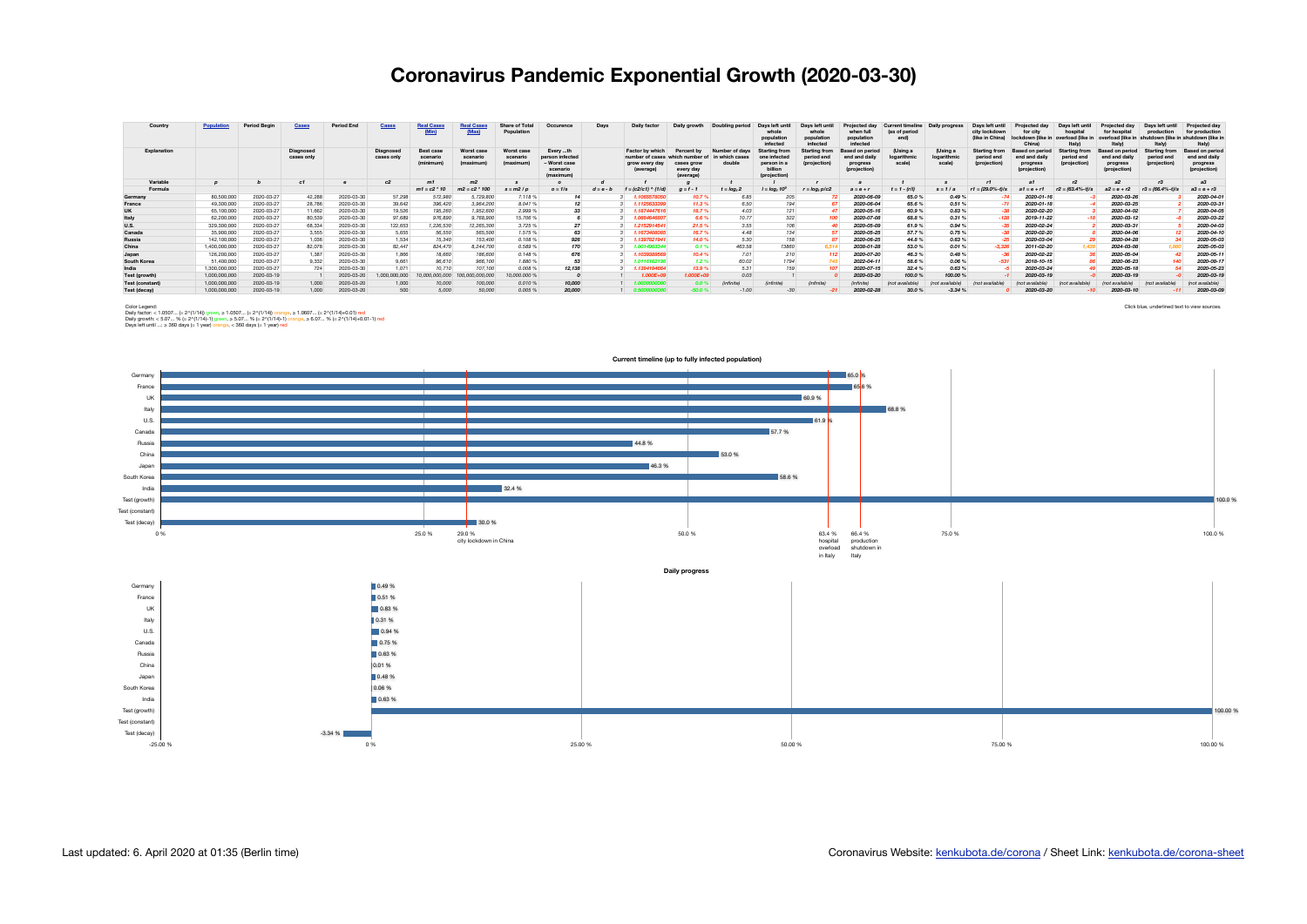## **Coronavirus Pandemic Exponential Growth (2020-03-29)**

| Country                | <b>Population</b> | <b>Period Begin</b> | <b>Cases</b>            | <b>Period End</b> | <b>Cases</b>            | <b>Real Cases</b><br>(Min)         | <b>Real Cas</b><br>Max)             | <b>Share of Total</b><br>Population | Occurence                                                            | Days        | Daily factor                                                             | Daily growth                                                                | Doubling period                            | Days left until<br>whole<br>population<br>infected                             | Davs left until<br>whole<br>population<br>infected | Projected o<br>when full<br>population<br>infected         | t timeline<br>(as of period<br>end) | Daily progres                     | Davs left unti<br>city lockdown<br>(like in China) | <b>Projected day</b><br>for city<br>lockdown (like in<br>China | Days left<br>hospital<br>overload (like in<br>Italv | Projected<br>for hospital<br>overload (like | Days left until<br>production<br>hutdown (like<br><b>Italy</b> | <b>Projected dav</b><br>for production<br>shutdown (like in<br>ltalv) |
|------------------------|-------------------|---------------------|-------------------------|-------------------|-------------------------|------------------------------------|-------------------------------------|-------------------------------------|----------------------------------------------------------------------|-------------|--------------------------------------------------------------------------|-----------------------------------------------------------------------------|--------------------------------------------|--------------------------------------------------------------------------------|----------------------------------------------------|------------------------------------------------------------|-------------------------------------|-----------------------------------|----------------------------------------------------|----------------------------------------------------------------|-----------------------------------------------------|---------------------------------------------|----------------------------------------------------------------|-----------------------------------------------------------------------|
| Explanation            |                   |                     | Diagnosed<br>cases only |                   | Diagnosed<br>cases only | Best case<br>scenario<br>(minimum) | Worst case<br>scenario<br>(maximum) | Worst case<br>scenario<br>(maximum) | Every th<br>person infected<br>- Worst case<br>scenario<br>(maximum) |             | <b>Factor by which</b><br>number of cases<br>grow every day<br>(average) | <b>Percent by</b><br>which number of<br>cases grow<br>every day<br>(average | Number of days<br>in which cases<br>double | <b>Starting from</b><br>one infected<br>person in a<br>billion<br>(projection) | <b>Starting from</b><br>period end<br>(projection) | sed on period<br>end and daily<br>progress<br>(projection) | (Using a<br>logarithmic<br>scale)   | (Using a<br>logarithmic<br>scale) | <b>Starting from</b><br>period end<br>(projection) | end and daily<br>progres:<br>(projection)                      | <b>Starting</b><br>period end<br>(projection)       | end and daily<br>progress<br>(projection)   | <b>Starting from</b><br>period end<br>(projection)             | <b>Based on period</b><br>end and daily<br>progress<br>(projection)   |
| Variable               |                   |                     | c1                      |                   | c2                      | m1                                 | m <sub>2</sub>                      |                                     |                                                                      |             |                                                                          |                                                                             |                                            |                                                                                |                                                    |                                                            |                                     |                                   | r1                                                 |                                                                |                                                     | <b>a2</b>                                   | r <sub>3</sub>                                                 | a3                                                                    |
| Formula                |                   |                     |                         |                   |                         | $m1 = c2 * 10$                     | c2 * 100<br>mź                      | $s = m2/p$                          | $o = 1/s$                                                            | $d = e - b$ | = (c2/c1) ^ (1/d)                                                        | $q = f - 1$                                                                 | $t = log_t 2$                              | $I = log_f 10^9$                                                               | $r = log_f p/c2$                                   | $a = e + r$                                                | $t = 1 - (r/l)$                     | s = 1 / a                         | $r1 = (29.0\% - t)/s$                              |                                                                | $r2 = (63.4\% - t)/s$                               | $a2 = e + r2$                               | $r3 = (66.4\% - t)/s$                                          | $a3 = e + r3$                                                         |
| Germany                | 80,500,000        | 2020-03-26          | 36,508                  | 2020-03-29        | 52,547                  | 525,470                            | 5,254,700                           | 6.528 9                             |                                                                      |             | 1.1290676431                                                             | 12.9%                                                                       | 5.71                                       | 171                                                                            |                                                    | 2020-05-28                                                 | 64.6 9                              | 0.59 %                            |                                                    | 2020-01-28                                                     |                                                     | 2020-03-26                                  |                                                                | 2020-04-01                                                            |
| France                 | 49,300,000        | 2020-03-26          | 24,920                  | 2020-03-29        | 37.145                  | 371,450                            | 3,714,500                           | 7.534 %                             |                                                                      |             | 1.1423103407                                                             | 14.2%                                                                       | 5.21                                       | 156                                                                            | 54                                                 | 2020-05-22                                                 | 65.3%                               | 0.64%                             |                                                    | 2020-02-01                                                     |                                                     | 2020-03-26                                  |                                                                | 2020-03-30                                                            |
| <b>UK</b>              | 65,100,000        | 2020-03-26          | 9,533                   | 2020-03-29        | 17,093                  | 170,930                            | 1,709,300                           | 2.626 %                             |                                                                      |             | 1.2148693253                                                             | 21.5 %                                                                      | 3.56                                       | 106                                                                            | 42                                                 | 2020-05-10                                                 | 60.2%                               | 0.94%                             |                                                    | 2020-02-24                                                     |                                                     | 2020-04-01                                  |                                                                | 2020-04-04                                                            |
| Italy                  | 62,200,000        | 2020-03-26          | 74.386                  | 2020-03-29        | 92.472                  | 924,720                            | 9,247,200                           | 14.867 %                            |                                                                      |             | 1.0752423177                                                             | 7.5%                                                                        | 9.55                                       | 286                                                                            | 90                                                 | 2020-06-26                                                 | 68.6%                               | 0.35 %                            |                                                    | 2019-12-06                                                     |                                                     | 2020-03-14                                  |                                                                | 2020-03-22                                                            |
| <b>U.S.</b>            | 329,300,000       | 2020-03-26          | 63,570                  | 2020-03-29        | 103,321                 | 1,033,210                          | 10,332,100                          | 3.138 %                             |                                                                      |             | 1.1757422637                                                             | 17.6%                                                                       | 4.28                                       | 128                                                                            | 50                                                 | 2020-05-17                                                 | 61.1%                               | 0.78%                             |                                                    | 2020-02-16                                                     |                                                     | 2020-03-31                                  |                                                                | 2020-04-04                                                            |
| Canada                 | 35,900,000        | 2020-03-26          | 3.409                   | 2020-03-29        | 4.757                   | 47,570                             | 475,700                             | 1.325 %                             | 75                                                                   |             | 1.1174687409                                                             | 11.7%                                                                       | 6.24                                       | 187                                                                            | 80                                                 | 2020-06-17                                                 | 56.9%                               | 0.54%                             |                                                    | 2020-02-05                                                     |                                                     | 2020-04-10                                  |                                                                | 2020-04-15                                                            |
| Russia                 | 142,100,000       | 2020-03-26          | 840                     | 2020-03-29        | 1.534                   | 15,340                             | 153,400                             | 0.108 %                             | 926                                                                  |             | 1.2223118566                                                             | 22.2%                                                                       | 3.45                                       | 103                                                                            | 57                                                 | 2020-05-24                                                 | 44.8%                               | 0.97%                             |                                                    | 2020-03-12                                                     |                                                     | 2020-04-17                                  |                                                                | 2020-04-20                                                            |
| China                  | 1,400,000,000     | 2020-03-26          | 81,961                  | 2020-03-29        | 82,341                  | 823,410                            | 8,234,100                           | 0.588 %                             | 170                                                                  |             | 1.0015430682                                                             | $0.2\%$                                                                     | 449.55                                     | 13440                                                                          | 5.318                                              | 2037-07-15                                                 | 53.0%                               | 0.01%                             | 3.22                                               | 2011-05-31                                                     |                                                     | 2024-01-24                                  | 1.805                                                          | 2025-03-07                                                            |
| Japan                  | 126,200,000       | 2020-03-26          | 1.291                   | 2020-03-29        | 1.693                   | 16,930                             | 169,300                             | 0.134 %                             | 745                                                                  |             | 1.0945700785                                                             | 9.5%                                                                        | 7.67                                       | 229                                                                            | 124                                                | 2020-07-31                                                 | 45.9%                               | 0.44%                             |                                                    | 2020-02-19                                                     |                                                     | 2020-05-08                                  |                                                                | 2020-05-15                                                            |
| <b>South Korea</b>     | 51,400,000        | 2020-03-26          | 9.241                   | 2020-03-29        | 9,583                   | 95,830                             | 958,300                             | 1.864 %                             | 54                                                                   |             | 1.0121871961                                                             | 1.2%                                                                        | 57.22                                      | 1711                                                                           | 709                                                | 2022-03-07                                                 | 58.6%                               | 0.06%                             |                                                    | 2018-11-09                                                     |                                                     | 2020-06-19                                  | 134                                                            | 2020-08-10                                                            |
| India                  | 1,300,000,000     | 2020-03-26          | 649                     | 2020-03-29        | 979                     | 9.790                              | 97,900                              | 0.008%                              | 13,279                                                               |             | 1.1468659661                                                             | 14.7%                                                                       | 5.06                                       | 151                                                                            | 103                                                | 2020-07-09                                                 | 32.0%                               | 0.66 %                            |                                                    | 2020-03-24                                                     |                                                     | 2020-05-15                                  |                                                                | 2020-05-20                                                            |
| Test (growth)          | 1,000,000,000     | 2020-03-19          |                         | 2020-03-20        | 000,000,000             |                                    | 100,000,000,000                     | ,000.000                            |                                                                      |             | $1.000E + 05$                                                            | 1.000E+09                                                                   | 0.03                                       |                                                                                |                                                    | 2020-03-20                                                 | 100.0 %                             | 100.00 %                          |                                                    | 2020-03-19                                                     |                                                     | 2020-03-19                                  |                                                                | 2020-03-19                                                            |
| <b>Test (constant)</b> | 1,000,000,000     | 2020-03-19          | 1.000                   | 2020-03-20        | 1.000                   | 10,000                             | 100,000                             | 0.010%                              | 10,000                                                               |             | 1.000000000                                                              | 0.0%                                                                        | 'infinite.                                 | (infinite)                                                                     | <i><b>linfinite</b></i>                            | (infinite)                                                 | (not available                      | available.<br>lno.                | (not available                                     | (not available)                                                | (not available                                      | (not available)                             | (not available.                                                | (not available)                                                       |
| Test (decay)           | 1,000,000,000     | 2020-03-19          | 1.000                   | 2020-03-20        | 500                     | 5,000                              | 50,000                              | 0.005                               | 20,000                                                               |             | 0.500000000                                                              | 50.0 %                                                                      | $-1.00$                                    | $-30$                                                                          |                                                    | 2020-02-28                                                 | 30.0%                               | $-3.34$ $%$                       |                                                    | 2020-03-20                                                     |                                                     | 2020-03-10                                  |                                                                | 2020-03-09                                                            |



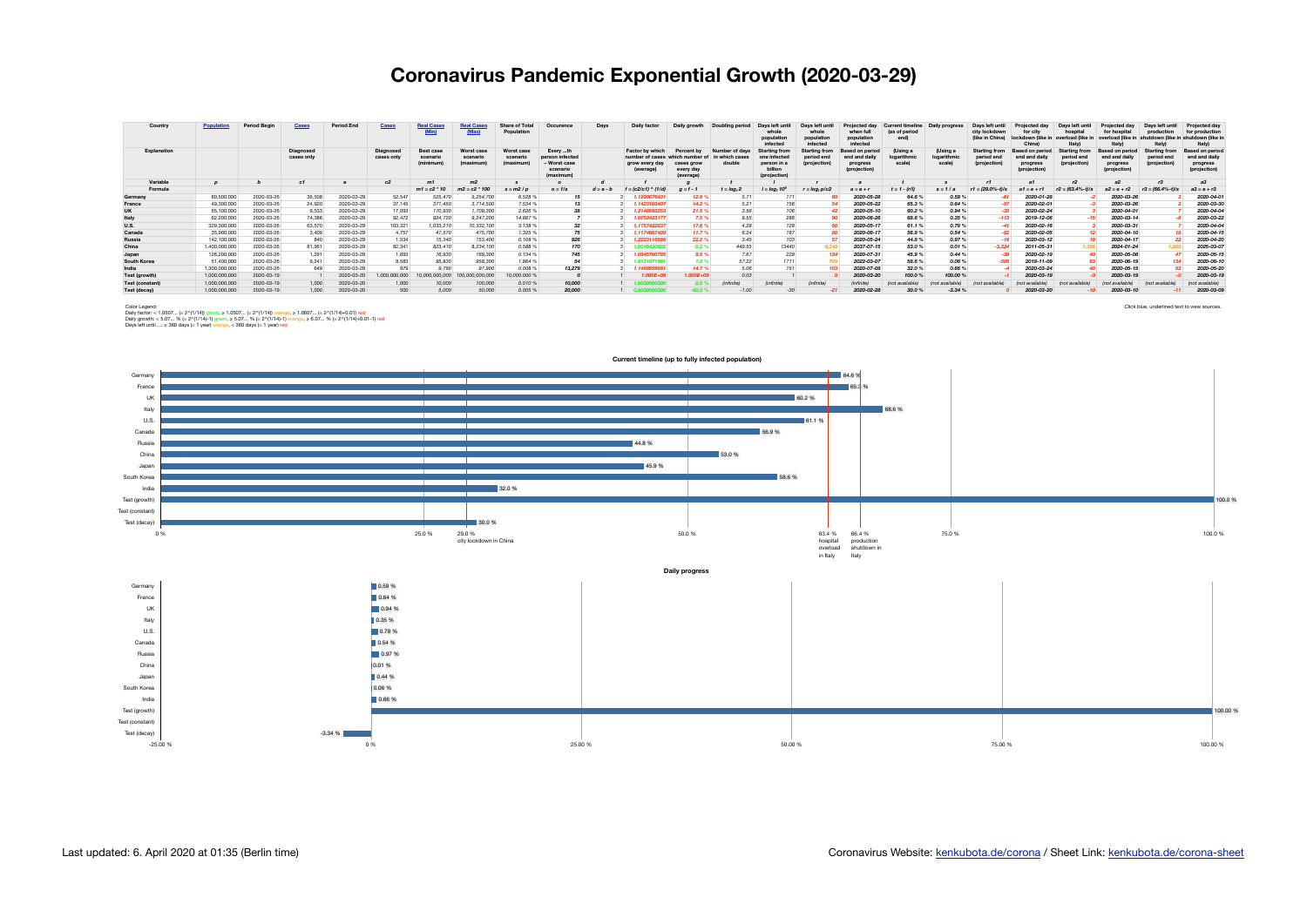## **Coronavirus Pandemic Exponential Growth (2020-03-28)**

| Country                | <b>Population</b> | <b>Period Begin</b> | <b>Cases</b>            | <b>Period End</b> | <b>Cases</b>            | <b>Real Cases</b><br>(Min)         | <b>Real Cas</b><br>Max)             | <b>Share of Total</b><br>Population | Occurence                                                            | Days        | Daily factor                                                             | Daily growth                                                                | Doubling period                            | Days left until<br>whole<br>population<br>infected                             | Davs left until<br>whole<br>population<br>infected | Projected o<br>when full<br>population<br>infected         | t timeline<br>(as of period<br>end) | Daily progres                     | Davs left unti<br>city lockdown<br>(like in China) | <b>Projected day</b><br>for city<br>lockdown (like in<br>China | Days left<br>hospital<br>overload (like in<br>Italv | Projected<br>for hospital<br>overload (like | Days left until<br>production<br>shutdown (like<br><b>Italy</b> | <b>Projected dav</b><br>for production<br>shutdown (like in<br>ltalv) |
|------------------------|-------------------|---------------------|-------------------------|-------------------|-------------------------|------------------------------------|-------------------------------------|-------------------------------------|----------------------------------------------------------------------|-------------|--------------------------------------------------------------------------|-----------------------------------------------------------------------------|--------------------------------------------|--------------------------------------------------------------------------------|----------------------------------------------------|------------------------------------------------------------|-------------------------------------|-----------------------------------|----------------------------------------------------|----------------------------------------------------------------|-----------------------------------------------------|---------------------------------------------|-----------------------------------------------------------------|-----------------------------------------------------------------------|
| Explanation            |                   |                     | Diagnosed<br>cases only |                   | Diagnosed<br>cases only | Best case<br>scenario<br>(minimum) | Worst case<br>scenario<br>(maximum) | Worst case<br>scenario<br>(maximum) | Every th<br>person infected<br>- Worst case<br>scenario<br>(maximum) |             | <b>Factor by which</b><br>number of cases<br>grow every day<br>(average) | <b>Percent by</b><br>which number of<br>cases grow<br>every day<br>(average | Number of days<br>in which cases<br>double | <b>Starting from</b><br>one infected<br>person in a<br>billion<br>(projection) | <b>Starting from</b><br>period end<br>(projection) | sed on period<br>end and daily<br>progress<br>(projection) | (Using a<br>logarithmic<br>scale)   | (Using a<br>logarithmic<br>scale) | <b>Starting from</b><br>period end<br>(projection) | end and daily<br>progres:<br>(projection)                      | <b>Starting</b><br>period end<br>(projection)       | end and daily<br>progress<br>(projection)   | <b>Starting from</b><br>period end<br>(projection)              | <b>Based on period</b><br>end and daily<br>progress<br>(projection)   |
| Variable               |                   |                     | c1                      |                   | c2                      | m1                                 | m <sub>2</sub>                      |                                     |                                                                      |             |                                                                          |                                                                             |                                            |                                                                                |                                                    |                                                            |                                     |                                   | r1                                                 |                                                                |                                                     | <b>a2</b>                                   | r <sub>3</sub>                                                  | a3                                                                    |
| Formula                |                   |                     |                         |                   |                         | $m1 = c2 * 10$                     | c2 * 100<br>mź                      | $s = m2/p$                          | $o = 1/s$                                                            | $d = e - b$ | = (c2/c1) ^ (1/d                                                         | $q = f - 1$                                                                 | $t = log_1 2$                              | $I = log_f 10^9$                                                               | $r =$ log $p/c2$                                   | $a = e + r$                                                | $t = 1 - (r/l)$                     | s = 1 / a                         | $r1 = (29.0\% - t)/s$                              |                                                                | $r2 = 63.4\% - t1/s$                                | $a2 = e + r2$                               | $r3 = (66.4\% - t)/s$                                           | $a3 = e + r3$                                                         |
| Germany                | 80,500,000        | 2020-03-25          | 31,554                  | 2020-03-28        | 48,582                  | 485,820                            | 4,858,200                           | 6.035 9                             |                                                                      |             | 1.1547119390                                                             | 15.5 %                                                                      | 4.82                                       | 144                                                                            |                                                    | 2020-05-18                                                 | 64.2%                               | 0.69%                             |                                                    | 2020-02-06                                                     |                                                     | 2020-03-26                                  |                                                                 | 2020-03-31                                                            |
| France                 | 49,300,000        | 2020-03-25          | 22.025                  | 2020-03-28        | 32.542                  | 325,420                            | 3,254,200                           | 6.601 %                             |                                                                      |             | 1.1389625418                                                             | 13.9%                                                                       | 5.33                                       | 159                                                                            | 56                                                 | 2020-05-23                                                 | 64.7%                               | 0.63%                             |                                                    | 2020-01-31                                                     |                                                     | 2020-03-25                                  |                                                                 | 2020-03-30                                                            |
| <b>UK</b>              | 65,100,000        | 2020-03-25          | 8.081                   | 2020-03-28        | 14,547                  | 145,470                            | 1,454,700                           | 2.235 %                             |                                                                      |             | 1.2164738495                                                             | 21.6%                                                                       | 3.54                                       | 106                                                                            | 43                                                 | 2020-05-09                                                 | 59.4 %                              | 0.95 %                            |                                                    | 2020-02-24                                                     |                                                     | 2020-04-01                                  |                                                                 | 2020-04-04                                                            |
| Italy                  | 62,200,000        | 2020-03-25          | 69.176                  | 2020-03-28        | 86,498                  | 864,980                            | 8,649,800                           | 13.906 %                            |                                                                      |             | 1.0773336043                                                             | 7.7%                                                                        | 9.31                                       | 278                                                                            | 88                                                 | 2020-06-24                                                 | 68.3%                               | 0.36%                             |                                                    | 2019-12-09                                                     |                                                     | 2020-03-14                                  |                                                                 | 2020-03-22                                                            |
| <b>U.S.</b>            | 329,300,000       | 2020-03-25          | 51.914                  | 2020-03-28        | 85,228                  | 852,280                            | 8,522,800                           | 2.588 %                             |                                                                      |             | 1.1796846673                                                             | 18.0%                                                                       | 4.19                                       | 125                                                                            | 50                                                 | 2020-05-16                                                 | 60.1%                               | 0.80%                             |                                                    | 2020-02-17                                                     |                                                     | 2020-04-01                                  |                                                                 | 2020-04-04                                                            |
| Canada                 | 35,900,000        | 2020-03-25          | 1.739                   | 2020-03-28        | 4.018                   | 40,180                             | 401,800                             | 1.119 %                             | -89                                                                  |             | 1.3220162196                                                             | 32.2%                                                                       | 2.48                                       | 74                                                                             | 33                                                 | 2020-04-29                                                 | 56.1%                               | 1.35 %                            | -20                                                | 2020-03-07                                                     |                                                     | 2020-04-02                                  |                                                                 | 2020-04-04                                                            |
| Russia                 | 142,100,000       | 2020-03-25          | 658                     | 2020-03-28        | 1.264                   | 12,640                             | 126,400                             | 0.089 %                             | 1,124                                                                |             | 1.2431028442                                                             | 24.3%                                                                       | 3.19                                       | 95                                                                             | 53                                                 | 2020-05-20                                                 | 43.9%                               | 1.05 %                            |                                                    | 2020-03-13                                                     |                                                     | 2020-04-15                                  |                                                                 | 2020-04-18                                                            |
| China                  | 1,400,000,000     | 2020-03-25          | 81.848                  | 2020-03-28        | 82,230                  | 822,300                            | 8,223,000                           | 0.587 %                             | 170                                                                  |             | 1.0015533153                                                             | 0.2%                                                                        | 446.58                                     | 13352                                                                          | 5.277                                              | 2037-06-03                                                 | 53.0%                               | 0.01%                             | 3.202                                              | 2011-06-21                                                     |                                                     | 2024-01-15                                  | 1.794                                                           | 2025-02-23                                                            |
| Japan                  | 126,200,000       | 2020-03-25          | 1.193                   | 2020-03-28        | 1.499                   | 14,990                             | 149,900                             | 0.119 %                             | 842                                                                  |             | 1.0790802148                                                             | 7.9%                                                                        | 9.11                                       | 272                                                                            | 149                                                | 2020-08-24                                                 | 45.3%                               | 0.37%                             |                                                    | 2020-02-12                                                     |                                                     | 2020-05-16                                  |                                                                 | 2020-05-24                                                            |
| <b>South Korea</b>     | 51,400,000        | 2020-03-25          | 9.137                   | 2020-03-28        | 9.478                   | 94,780                             | 947,800                             | 1.844 %                             | 54                                                                   |             | 1.0122886322                                                             | 1.2%                                                                        | 56.75                                      | 1697                                                                           | 704                                                | 2022-03-01                                                 | 58.5%                               | 0.06%                             |                                                    | 2018-11-13                                                     |                                                     | 2020-06-18                                  | 134                                                             | 2020-08-09                                                            |
| India                  | 1,300,000,000     | 2020-03-25          | 562                     | 2020-03-28        | 724                     | 7.240                              | 72,400                              | 0.006 %                             | 17,956                                                               |             | 1.0880965089                                                             | 8.8%                                                                        | 8.21                                       | 245                                                                            | 171                                                | 2020-09-14                                                 | 30.5 %                              | 0.41%                             |                                                    | 2020-03-24                                                     |                                                     | 2020-06-16                                  |                                                                 | 2020-06-24                                                            |
| Test (growth)          | 1,000,000,000     | 2020-03-19          |                         | 2020-03-20        | 000,000,000             |                                    | 100,000,000,000                     | ,000.000                            |                                                                      |             | $1.000E + 05$                                                            | 1.000E+09                                                                   | 0.03                                       |                                                                                |                                                    | 2020-03-20                                                 | 100.0 %                             | 100.00 %                          |                                                    | 2020-03-19                                                     |                                                     | 2020-03-19                                  |                                                                 | 2020-03-19                                                            |
| <b>Test (constant)</b> | 1,000,000,000     | 2020-03-19          | 1.000                   | 2020-03-20        | 1.000                   | 10,000                             | 100,000                             | 0.010%                              | 10,000                                                               |             | 1.000000000                                                              | 0.0%                                                                        | 'infinite.                                 | (infinite)                                                                     | <i><b>linfinite</b></i>                            | (infinite)                                                 | (not available                      | available.<br>lno.                | (not available                                     | (not available)                                                | (not available                                      | (not available)                             | (not available.                                                 | (not available)                                                       |
| Test (decay)           | 1,000,000,000     | 2020-03-19          | 1.000                   | 2020-03-20        | 500                     | 5,000                              | 50,000                              | 0.005                               | 20,000                                                               |             | 0.500000000                                                              | 50.0 %                                                                      | $-1.00$                                    | $-30$                                                                          |                                                    | 2020-02-28                                                 | 30.0%                               | $-3.34$ $%$                       |                                                    | 2020-03-20                                                     |                                                     | 2020-03-10                                  |                                                                 | 2020-03-09                                                            |

Click blue, underlined text to view sources.<br>Daily growth: < 5.0507... (= 2^{1/14}) green, ≥ 1.0507... (= 2^{1/14}+0.07... (= 2^{1/14}+0.01} red<br>Daily growth: < 5.07... % (= 2^{1/14}) green, ≥ 1.0507... (% (= 2^{1/14}+0.0



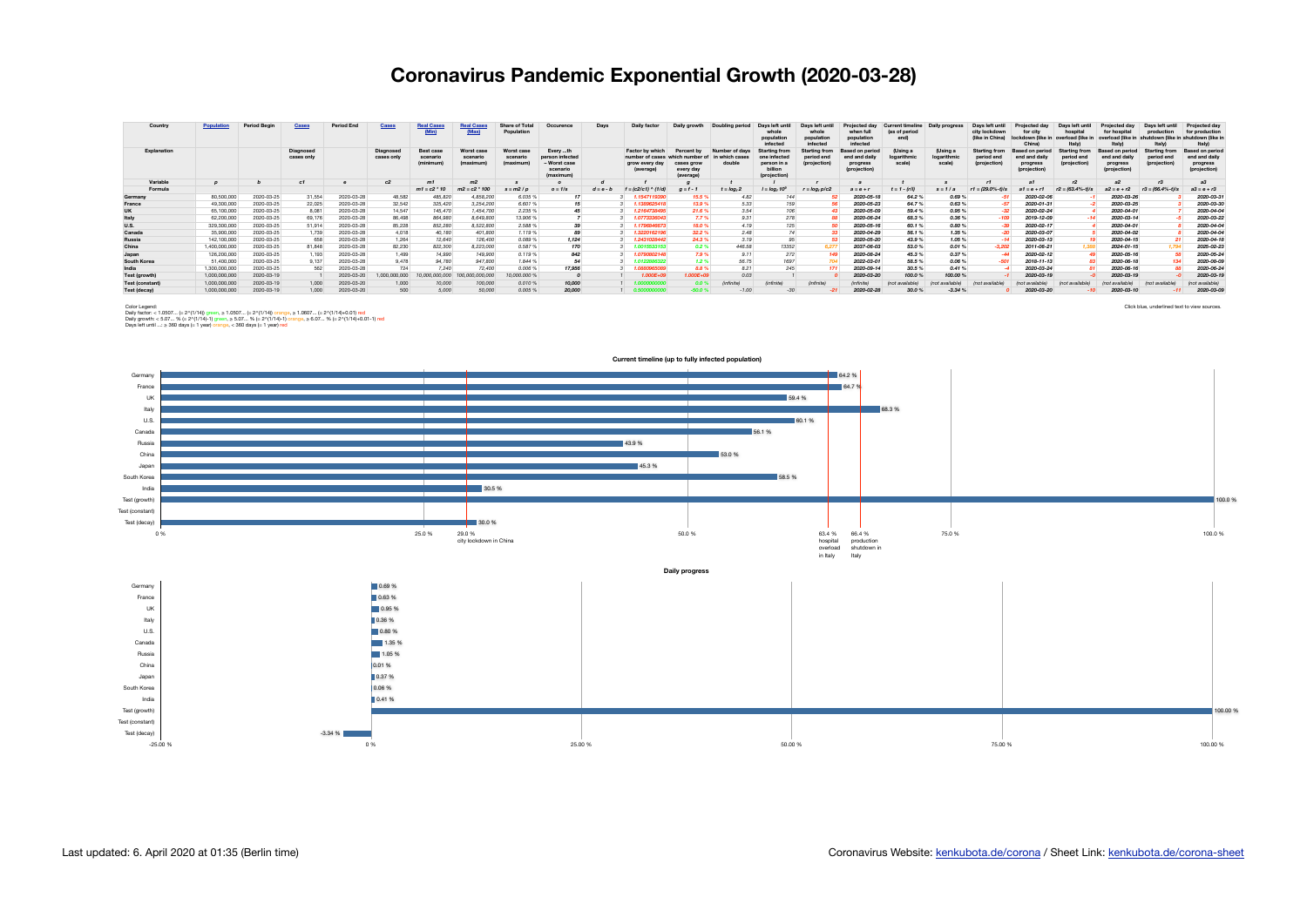## **Coronavirus Pandemic Exponential Growth (2020-03-27)**

| Country                | <b>Population</b> | <b>Period Begin</b> | <b>Cases</b>            | <b>Period End</b> | <b>Cases</b>            | <b>Real Cases</b><br>(Min)         | <b>Real Cas</b><br>Max)             | <b>Share of Total</b><br>Population        | Occurence                                                            | Days        | Daily factor                                                             | Daily growth                                                                | Doubling period                            | Days left until<br>whole<br>population<br>infected                             | Davs left until<br>whole<br>population<br>infected | Projected o<br>when full<br>population<br>infected         | t timeline<br>(as of period<br>end) | Daily progres                     | Davs left unti<br>city lockdown<br>(like in China) | <b>Projected day</b><br>for city<br>lockdown (like in<br>China | Days left<br>hospital<br>overload (like in<br>Italv | Projected<br>for hospital<br>overload (like | Days left until<br>production<br>shutdown (like<br><b>Italy</b> | <b>Projected dav</b><br>for production<br>shutdown (like in<br>ltalv) |
|------------------------|-------------------|---------------------|-------------------------|-------------------|-------------------------|------------------------------------|-------------------------------------|--------------------------------------------|----------------------------------------------------------------------|-------------|--------------------------------------------------------------------------|-----------------------------------------------------------------------------|--------------------------------------------|--------------------------------------------------------------------------------|----------------------------------------------------|------------------------------------------------------------|-------------------------------------|-----------------------------------|----------------------------------------------------|----------------------------------------------------------------|-----------------------------------------------------|---------------------------------------------|-----------------------------------------------------------------|-----------------------------------------------------------------------|
| Explanation            |                   |                     | Diagnosed<br>cases only |                   | Diagnosed<br>cases only | Best case<br>scenario<br>(minimum) | Worst case<br>scenario<br>(maximum) | Worst case<br>scenario<br><i>(maximum)</i> | Every th<br>person infected<br>- Worst case<br>scenario<br>(maximum) |             | <b>Factor by which</b><br>number of cases<br>grow every day<br>(average) | <b>Percent by</b><br>which number of<br>cases grow<br>every day<br>(average | Number of days<br>in which cases<br>double | <b>Starting from</b><br>one infected<br>person in a<br>billion<br>(projection) | <b>Starting from</b><br>period end<br>(projection) | sed on period<br>end and daily<br>progress<br>(projection) | (Using a<br>logarithmic<br>scale)   | (Using a<br>logarithmic<br>scale) | <b>Starting from</b><br>period end<br>(projection) | end and daily<br>progres:<br>(projection)                      | <b>Starting</b><br>period end<br>(projection)       | end and daily<br>progress<br>(projection)   | <b>Starting from</b><br>period end<br>(projection)              | <b>Based on period</b><br>end and daily<br>progress<br>(projection)   |
| Variable               |                   |                     | c1                      |                   | c2                      | m1                                 | m <sub>2</sub>                      |                                            |                                                                      |             |                                                                          |                                                                             |                                            |                                                                                |                                                    |                                                            |                                     |                                   | r1                                                 |                                                                |                                                     | <b>a2</b>                                   | r <sub>3</sub>                                                  | a3                                                                    |
| Formula                |                   |                     |                         |                   |                         | $m1 = c2 * 10$                     | c2 * 100<br>mź                      | $s = m2/p$                                 | $o = 1/s$                                                            | $d = e - b$ | = (c2/c1) ^ (1/d)                                                        | $q = f - 1$                                                                 | $t = log_1 2$                              | $I = log_f 10^9$                                                               | $r =$ loge p/c2                                    | $a = e + r$                                                | $t = 1 - (r/l)$                     | s = 1 / a                         | $r1 = (29.0\% - t)/s$                              |                                                                | $r2 = (63.4\% - t)/s$                               | $a2 = e + r2$                               | $r3 = (66.4\% - t)/s$                                           | $a3 = e + r3$                                                         |
| Germany                | 80,500,000        | 2020-03-24          | 29,212                  | 2020-03-27        | 42,288                  | 422,880                            | 4,228,800                           | 5.253 %                                    |                                                                      |             | 1.1312327018                                                             | 13.1%                                                                       | 5.62                                       | 168                                                                            |                                                    | 2020-05-27                                                 | 63.6 9                              | 0.60%                             |                                                    | 2020-01-28                                                     |                                                     | 2020-03-26                                  |                                                                 | 2020-03-31                                                            |
| France                 | 49,300,000        | 2020-03-24          | 19,615                  | 2020-03-27        | 28,786                  | 287,860                            | 2.878.600                           | 5.839 %                                    |                                                                      |             | 1.1363994186                                                             | 13.6%                                                                       | 5.42                                       | 162                                                                            | 58                                                 | 2020-05-24                                                 | 64.1%                               | 0.62%                             |                                                    | 2020-01-30                                                     |                                                     | 2020-03-25                                  |                                                                 | 2020-03-30                                                            |
| <b>UK</b>              | 65,100,000        | 2020-03-24          | 6.654                   | 2020-03-27        | 11,662                  | 116,620                            | 1,166,200                           | 1.791 %                                    |                                                                      |             | 1.2056745125                                                             | 20.6%                                                                       | 3.71                                       | 111                                                                            |                                                    | 2020-05-12                                                 | 58.4%                               | 0.90%                             |                                                    | 2020-02-23                                                     |                                                     | 2020-04-01                                  |                                                                 | 2020-04-04                                                            |
| Italy                  | 62,200,000        | 2020-03-24          | 63,927                  | 2020-03-27        | 80,539                  | 805,390                            | 8,053,900                           | 12.948 %                                   |                                                                      |             | 1.0800419798                                                             | 8.0%                                                                        | 9.00                                       | 269                                                                            | 86                                                 | 2020-06-21                                                 | 67.9%                               | 0.37%                             |                                                    | 2019-12-13                                                     |                                                     | 2020-03-14                                  |                                                                 | 2020-03-22                                                            |
| <b>U.S.</b>            | 329,300,000       | 2020-03-24          | 42.164                  | 2020-03-27        | 68,334                  | 683,340                            | 6,833,400                           | 2.075 %                                    |                                                                      |             | 1.1746225830                                                             | 17.5 %                                                                      | 4.31                                       | 129                                                                            | 53                                                 | 2020-05-18                                                 | 59.1%                               | 0.78%                             |                                                    | 2020-02-17                                                     |                                                     | 2020-04-01                                  |                                                                 | 2020-04-05                                                            |
| Canada                 | 35,900,000        | 2020-03-24          | 1.432                   | 2020-03-27        | 3.555                   | 35,550                             | 355,500                             | 0.990 %                                    | 101                                                                  |             | 1.3540421873                                                             | 35.4 %                                                                      | 2.29                                       | 68                                                                             | 30                                                 | 2020-04-26                                                 | 55.5 %                              | 1.46 %                            |                                                    | 2020-03-08                                                     |                                                     | 2020-04-01                                  |                                                                 | 2020-04-03                                                            |
| Russia                 | 142,100,000       | 2020-03-24          | 438                     | 2020-03-27        | 1.036                   | 10,360                             | 103,600                             | 0.073 %                                    | 1,372                                                                |             | 1.3323813600                                                             | 33.2%                                                                       | 2.42                                       | 72                                                                             | 41                                                 | 2020-05-07                                                 | 42.9%                               | 1.38 %                            |                                                    | 2020-03-16                                                     |                                                     | 2020-04-10                                  |                                                                 | 2020-04-12                                                            |
| China                  | 1,400,000,000     | 2020-03-24          | 81.747                  | 2020-03-27        | 82,078                  | 820,780                            | 8,207,800                           | 0.586 %                                    | 171                                                                  |             | 1.0013478752                                                             | 0.1%                                                                        | 514.60                                     | 15385                                                                          | 7.234                                              | 2040-01-16                                                 | 53.0%                               | 0.01%                             |                                                    | 2010-02-19                                                     |                                                     | 2024-08-13                                  | 2.068                                                           | 2025-11-24                                                            |
| Japan                  | 126,200,000       | 2020-03-24          | 1.128                   | 2020-03-27        | 1.387                   | 13,870                             | 138,700                             | 0.110 %                                    | 910                                                                  |             | 1.0713279954                                                             | 7.1%                                                                        | 10.06                                      | 301                                                                            | 166                                                | 2020-09-08                                                 | 44.9%                               | 0.33%                             |                                                    | 2020-02-08                                                     |                                                     | 2020-05-21                                  |                                                                 | 2020-05-30                                                            |
| <b>South Korea</b>     | 51,400,000        | 2020-03-24          | 9.037                   | 2020-03-27        | 9.332                   | 93,320                             | 933,200                             | 1.816 %                                    | 55                                                                   |             | 1.010764893                                                              | 1.1%                                                                        | 64.74                                      | 1935                                                                           | <b>RO4</b>                                         | 2022-06-09                                                 | 58.4%                               | $0.05 \%$                         |                                                    | 2018-09-04                                                     |                                                     | 2020-06-30                                  | 155                                                             | 2020-08-28                                                            |
| India                  | 1,300,000,000     | 2020-03-24          | 434                     | 2020-03-27        | 724                     | 7.240                              | 72,400                              | 0.006 %                                    | 17,956                                                               |             | 1.1859952388                                                             | 18.6%                                                                       | 4.06                                       | 121                                                                            |                                                    | 2020-06-19                                                 | 30.5%                               | 0.82%                             |                                                    | 2020-03-25                                                     |                                                     | 2020-05-05                                  |                                                                 | 2020-05-09                                                            |
| Test (growth)          | 1,000,000,000     | 2020-03-19          |                         | 2020-03-20        | 000,000,000             |                                    | 100,000,000,000                     | ,000.000                                   |                                                                      |             | $1.000E + 05$                                                            | 1.000E+09                                                                   | 0.03                                       |                                                                                |                                                    | 2020-03-20                                                 | 100.0 %                             | 100.00 %                          |                                                    | 2020-03-19                                                     |                                                     | 2020-03-19                                  |                                                                 | 2020-03-19                                                            |
| <b>Test (constant)</b> | 1,000,000,000     | 2020-03-19          | 1.000                   | 2020-03-20        | 1.000                   | 10,000                             | 100,000                             | 0.010%                                     | 10,000                                                               |             | 1.000000000                                                              | 0.0%                                                                        | 'infinite.                                 | (infinite)                                                                     | <i><b>linfinite</b></i>                            | (infinite)                                                 | (not available                      | available.<br>lno.                | (not available                                     | (not available)                                                | (not available                                      | (not available)                             | (not available.                                                 | (not available)                                                       |
| Test (decay)           | 1,000,000,000     | 2020-03-19          | 1.000                   | 2020-03-20        | 500                     | 5,000                              | 50,000                              | 0.005                                      | 20,000                                                               |             | 0.500000000                                                              | 50.0 %                                                                      | $-1.00$                                    | $-30$                                                                          |                                                    | 2020-02-28                                                 | 30.0%                               | $-3.34$ $%$                       |                                                    | 2020-03-20                                                     |                                                     | 2020-03-10                                  |                                                                 | 2020-03-09                                                            |

Click blue, underlined text to view sources.<br>Daily growth: < 5.0507... (= 2^{1/14}) green, ≥ 1.0507... (= 2^{1/14}+0.07... (= 2^{1/14}+0.01} red<br>Daily growth: < 5.07... % (= 2^{1/14}) green, ≥ 1.0507... (% (= 2^{1/14}+0.0

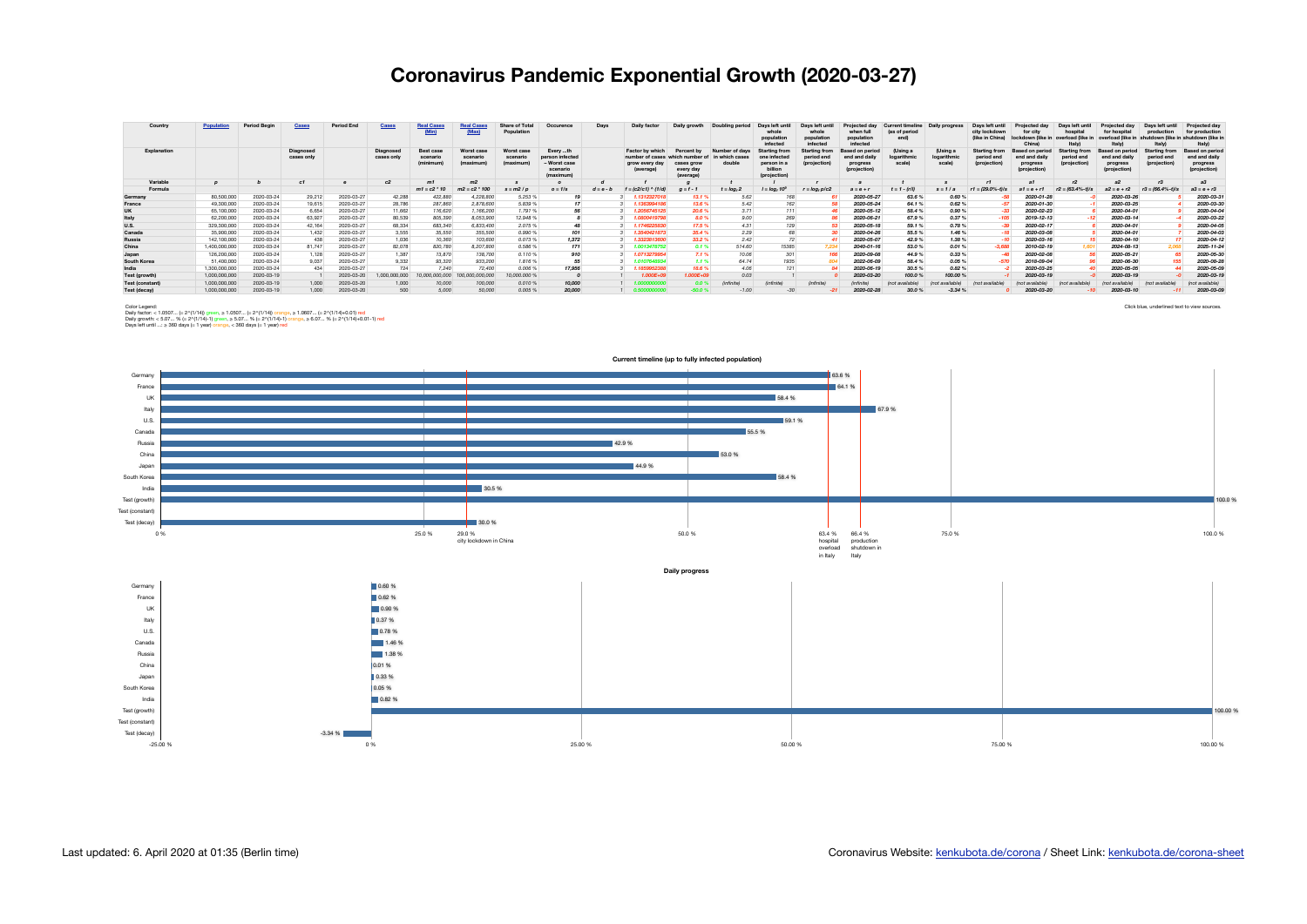## **Coronavirus Pandemic Exponential Growth (2020-03-26)**

| Country                | <b>Population</b> | <b>Period Begin</b> | <b>Cases</b>            | <b>Period End</b> | <b>Cases</b>            | <b>Real Cases</b><br>(Min)                | <b>Real Cas</b><br>Max)             | <b>Share of Total</b><br>Population        | Occurence                                                            | Days        | Daily factor                                                             | Daily growth                                                                | Doubling period                            | Days left until<br>whole<br>population<br>infected                             | Davs left until<br>whole<br>population<br>infected | Projected o<br>when full<br>population<br>infected         | t timeline<br>(as of period<br>end) | Daily progres                     | Davs left unti<br>city lockdown<br>(like in China) | <b>Projected day</b><br>for city<br>lockdown (like in<br>China | Days left<br>hospital<br>overload (like in<br>Italv | Projected<br>for hospital<br>overload (like | Days left until<br>production<br>hutdown (like<br><b>Italy</b> | <b>Projected dav</b><br>for production<br>shutdown (like in<br>ltalv) |
|------------------------|-------------------|---------------------|-------------------------|-------------------|-------------------------|-------------------------------------------|-------------------------------------|--------------------------------------------|----------------------------------------------------------------------|-------------|--------------------------------------------------------------------------|-----------------------------------------------------------------------------|--------------------------------------------|--------------------------------------------------------------------------------|----------------------------------------------------|------------------------------------------------------------|-------------------------------------|-----------------------------------|----------------------------------------------------|----------------------------------------------------------------|-----------------------------------------------------|---------------------------------------------|----------------------------------------------------------------|-----------------------------------------------------------------------|
| Explanation            |                   |                     | Diagnosed<br>cases only |                   | Diagnosed<br>cases only | <b>Best case</b><br>scenario<br>(minimum) | Worst case<br>scenario<br>(maximum) | Worst case<br>scenario<br><i>(maximum)</i> | Every th<br>person infected<br>- Worst case<br>scenario<br>(maximum) |             | <b>Factor by which</b><br>number of cases<br>grow every day<br>(average) | <b>Percent by</b><br>which number of<br>cases grow<br>every day<br>(average | Number of days<br>in which cases<br>double | <b>Starting from</b><br>one infected<br>person in a<br>billion<br>(projection) | <b>Starting from</b><br>period end<br>(projection) | sed on period<br>end and daily<br>progress<br>(projection) | (Using a<br>logarithmic<br>scale)   | (Using a<br>logarithmic<br>scale) | <b>Starting from</b><br>period end<br>(projection) | end and daily<br>progres:<br>(projection)                      | <b>Starting</b><br>period end<br>(projection)       | end and daily<br>progress<br>(projection)   | <b>Starting from</b><br>period end<br>(projection)             | <b>Based on period</b><br>end and daily<br>progress<br>(projection)   |
| Variable               |                   |                     | c1                      |                   | c2                      | m1                                        | m <sub>2</sub>                      |                                            |                                                                      |             |                                                                          |                                                                             |                                            |                                                                                |                                                    |                                                            |                                     |                                   | r1                                                 |                                                                |                                                     | <b>a2</b>                                   | r <sub>3</sub>                                                 | a3                                                                    |
| Formula                |                   |                     |                         |                   |                         | $m1 = c2 * 10$                            | c2 * 100<br>mź                      | $s = m2/p$                                 | $o = 1/s$                                                            | $d = e - b$ | = (c2/c1) ^ (1/d)                                                        | $q = f - 1$                                                                 | $t = log_t 2$                              | $I = log_f 10^9$                                                               | $r =$ loge p/c2                                    | $a = e + r$                                                | $t = 1 - (r/l)$                     | s = 1 / a                         | $r1 = (29.0\% - t)/s$                              |                                                                | $r2 = 63.4\% - t1/s$                                | $a2 = e + r2$                               | $r3 = (66.4\% - t)/s$                                          | $a3 = e + r3$                                                         |
| Germany                | 80,500,000        | 2020-03-23          | 24,774                  | 2020-03-26        | 36,508                  | 365,080                                   | 3,650,800                           | 4.535 9                                    |                                                                      |             | 1.1379695367                                                             | 13.8%                                                                       | 5.36                                       | 160                                                                            |                                                    | 2020-05-24                                                 | 62.9 %                              | 0.62%                             |                                                    | 2020-01-31                                                     |                                                     | 2020-03-26                                  |                                                                | 2020-03-31                                                            |
| France                 | 49,300,000        | 2020-03-23          | 15,821                  | 2020-03-26        | 24,920                  | 249,200                                   | 2,492,000                           | 5.055 %                                    |                                                                      |             | 1.1635133459                                                             | 16.4 %                                                                      | 4.58                                       | 137                                                                            | 50                                                 | 2020-05-15                                                 | 63.4 %                              | 0.73%                             |                                                    | 2020-02-07                                                     |                                                     | 2020-03-26                                  |                                                                | 2020-03-30                                                            |
| <b>UK</b>              | 65,100,000        | 2020-03-23          | 5.687                   | 2020-03-26        | 9,533                   | 95,330                                    | 953,300                             | 1.464 %                                    |                                                                      |             | 1.1879061249                                                             | 18.8%                                                                       | 4.03                                       | 120                                                                            | 51                                                 | 2020-05-16                                                 | 57.4 %                              | 0.83%                             |                                                    | 2020-02-20                                                     |                                                     | 2020-04-02                                  |                                                                | 2020-04-05                                                            |
| Italy                  | 62,200,000        | 2020-03-23          | 59.138                  | 2020-03-26        | 74.386                  | 743,860                                   | 7,438,600                           | 11.959 %                                   |                                                                      |             | 1.0794640689                                                             | 7.9%                                                                        | 9.06                                       | 271                                                                            | 88                                                 | 2020-06-21                                                 | 67.5%                               | 0.37%                             |                                                    | 2019-12-12                                                     |                                                     | 2020-03-14                                  |                                                                | 2020-03-23                                                            |
| <b>U.S.</b>            | 329,300,000       | 2020-03-23          | 31.573                  | 2020-03-26        | 63,570                  | 635,700                                   | 6,357,000                           | 1.930 %                                    | 52                                                                   |             | 1.2627347161                                                             | 26.3%                                                                       | 2.97                                       | 89                                                                             | 37                                                 | 2020-05-01                                                 | 58.7%                               | 1.13%                             |                                                    | 2020-02-28                                                     |                                                     | 2020-03-30                                  |                                                                | 2020-04-0                                                             |
| Canada                 | 35,900,000        | 2020-03-23          | 1.384                   | 2020-03-26        | 3.409                   | 34,090                                    | 340,900                             | 0.950 %                                    | 105                                                                  |             | 1.3505074067                                                             | 35.1%                                                                       | 2.31                                       | 69                                                                             | 31                                                 | 2020-04-25                                                 | 55.3%                               | 1.45 %                            |                                                    | 2020-03-07                                                     |                                                     | 2020-03-31                                  |                                                                | 2020-04-02                                                            |
| Russia                 | 142,100,000       | 2020-03-23          | 438                     | 2020-03-26        | 840                     | 8.400                                     | 84,000                              | 0.059 %                                    | 1,692                                                                |             | 1.2424198798                                                             | 24.2%                                                                       | 3.19                                       | 95                                                                             | 55                                                 | 2020-05-20                                                 | 41.9%                               | 1.05 %                            |                                                    | 2020-03-13                                                     |                                                     | 2020-04-15                                  |                                                                | 2020-04-18                                                            |
| China                  | 1,400,000,000     | 2020-03-23          | 81,601                  | 2020-03-26        | 81,961                  | 819,610                                   | 8,196,100                           | 0.585 %                                    | 171                                                                  |             | 1.0014684129                                                             | 0.1%                                                                        | 472.38                                     | 14123                                                                          | 6.642                                              | 2038-06-01                                                 | 53.0%                               | 0.01%                             | 3.38                                               | 2010-12-19                                                     | $1.47^{\circ}$                                      | 2024-04-04                                  | 1.900                                                          | 2025-06-07                                                            |
| Japan                  | 126,200,000       | 2020-03-23          | 1.089                   | 2020-03-26        | 1,291                   | 12,910                                    | 129,100                             | 0.102%                                     | 978                                                                  |             | 1.0583584644                                                             | 5.8%                                                                        | 12.22                                      | 365                                                                            | 203                                                | 2020-10-14                                                 | 44.6%                               | 0.27%                             |                                                    | 2020-01-29                                                     |                                                     | 2020-06-02                                  |                                                                | 2020-06-13                                                            |
| <b>South Korea</b>     | 51,400,000        | 2020-03-23          | 8.961                   | 2020-03-26        | 9.241                   | 92,410                                    | 924,100                             | 1.798 %                                    | 56                                                                   |             | 1.0103088663                                                             | 1.0%                                                                        | 67.58                                      | 2021                                                                           | 841                                                | 2022-07-14                                                 | 58.4%                               | $0.05 \%$                         |                                                    | 2018-08-10                                                     |                                                     | 2020-07-04                                  | 162                                                            | 2020-09-04                                                            |
| India                  | 1,300,000,000     | 2020-03-23          | 415                     | 2020-03-26        | 649                     | 6.490                                     | 64,900                              | 0.005 %                                    | 20,031                                                               |             | 1.1607326480                                                             | 16.1%                                                                       | 4.65                                       | 139                                                                            | $\mathbf{a}$                                       | 2020-07-01                                                 | 30.0%                               | 0.72%                             |                                                    | 2020-03-24                                                     |                                                     | 2020-05-11                                  |                                                                | 2020-05-15                                                            |
| Test (growth)          | 1,000,000,000     | 2020-03-19          |                         | 2020-03-20        | 000,000,000             |                                           | 100,000,000,000                     | ,000.000                                   |                                                                      |             | $1.000E + 05$                                                            | 1.000E+09                                                                   | 0.03                                       |                                                                                |                                                    | 2020-03-20                                                 | 100.0 %                             | 100.00 %                          |                                                    | 2020-03-19                                                     |                                                     | 2020-03-19                                  |                                                                | 2020-03-19                                                            |
| <b>Test (constant)</b> | 1,000,000,000     | 2020-03-19          | 1.000                   | 2020-03-20        | 1.000                   | 10,000                                    | 100,000                             | 0.010%                                     | 10,000                                                               |             | 1.000000000                                                              | 0.0%                                                                        | 'infinite.                                 | (infinite)                                                                     | <i><b>linfinite</b></i>                            | (infinite)                                                 | (not available                      | available.<br>lno.                | (not available                                     | (not available)                                                | (not available                                      | (not available)                             | (not available.                                                | (not available)                                                       |
| Test (decay)           | 1,000,000,000     | 2020-03-19          | 1.000                   | 2020-03-20        | 500                     | 5,000                                     | 50,000                              | 0.005                                      | 20,000                                                               |             | 0.500000000                                                              | 50.0 %                                                                      | $-1.00$                                    | $-30$                                                                          |                                                    | 2020-02-28                                                 | 30.0%                               | $-3.34$ $%$                       |                                                    | 2020-03-20                                                     |                                                     | 2020-03-10                                  |                                                                | 2020-03-09                                                            |

Click blue, underlined text to view sources.<br>Daily growth: < 5.0507... (= 2^{1/14}) green, ≥ 1.0507... (= 2^{1/14}+0.07... (= 2^{1/14}+0.01} red<br>Daily growth: < 5.07... % (= 2^{1/14}) green, ≥ 1.0507... (% (= 2^{1/14}+0.0



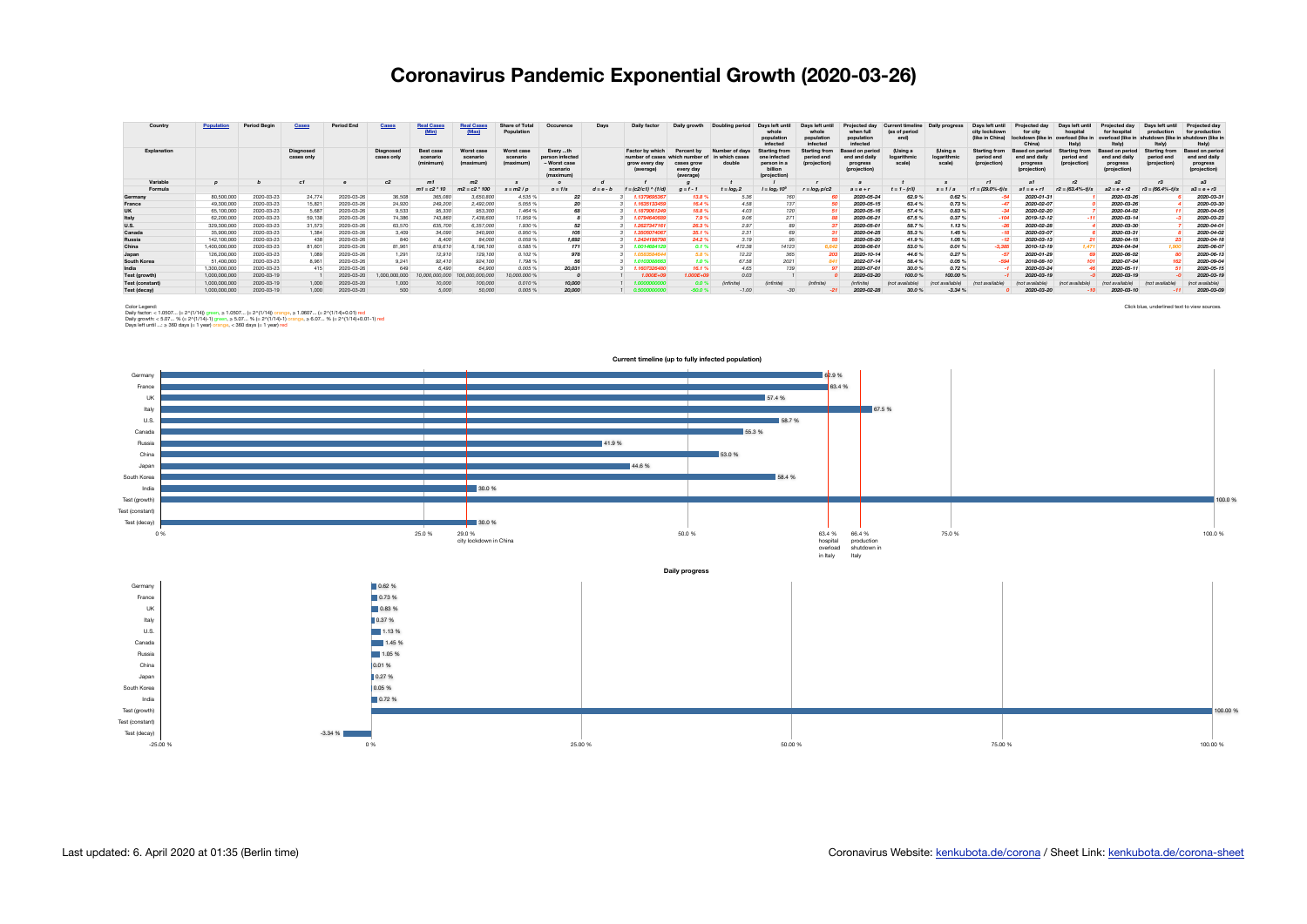## **Coronavirus Pandemic Exponential Growth (2020-03-25)**

| Country                | <b>Population</b> | <b>Period Begin</b> | <b>Cases</b>            | <b>Period End</b> | <b>Cases</b>            | <b>Real Cases</b><br>(Min)                | <b>Real Cas</b><br>Max)             | <b>Share of Total</b><br>Population        | Occurence                                                            | Days        | Daily factor                                                                | Daily growth                                                                | Doubling period                            | Days left until<br>whole<br>population<br>infected                             | Davs left until<br>whole<br>population<br>infected | Projected o<br>when full<br>population<br>infected         | t timeline<br>(as of period<br>end) | Daily progres                     | Davs left unti<br>city lockdown<br>(like in China) | <b>Projected day</b><br>for city<br>lockdown (like in<br>China | Days left<br>hospital<br>overload (like in<br>Italv | Projected <b>v</b><br>for hospital<br>overload (like | Days left until<br>production<br>hutdown (like<br><b>Italy</b> | <b>Projected dav</b><br>for production<br>shutdown (like in<br>ltalv) |
|------------------------|-------------------|---------------------|-------------------------|-------------------|-------------------------|-------------------------------------------|-------------------------------------|--------------------------------------------|----------------------------------------------------------------------|-------------|-----------------------------------------------------------------------------|-----------------------------------------------------------------------------|--------------------------------------------|--------------------------------------------------------------------------------|----------------------------------------------------|------------------------------------------------------------|-------------------------------------|-----------------------------------|----------------------------------------------------|----------------------------------------------------------------|-----------------------------------------------------|------------------------------------------------------|----------------------------------------------------------------|-----------------------------------------------------------------------|
| Explanation            |                   |                     | Diagnosed<br>cases only |                   | Diagnosed<br>cases only | <b>Best case</b><br>scenario<br>(minimum) | Worst case<br>scenario<br>(maximum) | Worst case<br>scenario<br><i>(maximum)</i> | Every th<br>person infected<br>- Worst case<br>scenario<br>(maximum) |             | <b>Factor by which</b><br>number of cases<br>arow every<br>dav<br>(average) | <b>Percent by</b><br>which number of<br>cases grow<br>every day<br>(average | Number of days<br>in which cases<br>double | <b>Starting from</b><br>one infected<br>person in a<br>billion<br>(projection) | <b>Starting from</b><br>period end<br>(projection) | sed on period<br>end and daily<br>progress<br>(projection) | (Using a<br>logarithmic<br>scale)   | (Using a<br>logarithmic<br>scale) | <b>Starting from</b><br>period end<br>(projection) | end and daily<br>progres:<br>(projection)                      | <b>Starting</b><br>period end<br>(projection)       | end and daily<br>progress<br>(projection)            | <b>Starting from</b><br>period end<br>(projection)             | <b>Based on period</b><br>end and daily<br>progress<br>(projection)   |
| Variable               |                   |                     | c1                      |                   | c2                      | m1                                        | m <sub>2</sub>                      |                                            |                                                                      |             |                                                                             |                                                                             |                                            |                                                                                |                                                    |                                                            |                                     |                                   | r1                                                 |                                                                |                                                     | <b>a2</b>                                            | r <sub>3</sub>                                                 | a3                                                                    |
| Formula                |                   |                     |                         |                   |                         | $m1 = c2 * 10$                            | c <sub>2</sub> * 100<br>mź          | $s = m2/p$                                 | $o = 1/s$                                                            | $d = e - b$ | = (c2/c1) ^ (1/d                                                            | $q = f - 1$                                                                 | $t = log_1 2$                              | $I = log_f 10^9$                                                               | $r = log_f p/c2$                                   | $a = e + r$                                                | $t = 1 - (r/l)$                     | s = 1 / a                         | $r1 = (29.0\% - t)/s$                              |                                                                | $r2 = (63.4\% - t)/s$                               | $a2 = e + r2$                                        | $r3 = (66.4\% - t)/s$                                          | $a3 = e + r3$                                                         |
| Germany                | 80,500,000        | 2020-03-21          | 21,463                  | 2020-03-25        | 31,554                  | 315,540                                   | 3,155,400                           | 3.920 %                                    | 26                                                                   |             | 1.1011360949                                                                | 10.1%                                                                       | 7.19                                       | 215                                                                            |                                                    | 2020-06-14                                                 | 62.1%                               | 0.46 %                            |                                                    | 2020-01-13                                                     |                                                     | 2020-03-27                                           |                                                                | 2020-04-03                                                            |
| France                 | 49,300,000        | 2020-03-21          | 14.296                  | 2020-03-25        | 22.025                  | 220,250                                   | 2,202,500                           | 4.468 %                                    |                                                                      |             | 1.1141030018                                                                | 11.4%                                                                       | 6.42                                       | 192                                                                            |                                                    | 2020-06-04                                                 | 62.8%                               | 0.52%                             |                                                    | 2020-01-20                                                     |                                                     | 2020-03-26                                           |                                                                | 2020-03-31                                                            |
| <b>UK</b>              | 65,100,000        | 2020-03-21          | 5.018                   | 2020-03-25        | 8,081                   | 80,810                                    | 808,100                             | 1.241 %                                    |                                                                      |             | 1.1265062678                                                                | 12.7%                                                                       | 5.82                                       | 174                                                                            |                                                    | 2020-06-08                                                 | 56.6%                               | 0.57%                             |                                                    | 2020-02-05                                                     |                                                     | 2020-04-05                                           |                                                                | 2020-04-11                                                            |
| Italy                  | 62,200,000        | 2020-03-21          | 53,578                  | 2020-03-25        | 69.176                  | 691,760                                   | 6,917,600                           | 11.122 %                                   |                                                                      |             | 1.0659632616                                                                | 6.6 %                                                                       | 10.85                                      | 324                                                                            | 106                                                | 2020-07-09                                                 | 67.2%                               | 0.31%                             |                                                    | 2019-11-22                                                     |                                                     | 2020-03-12                                           |                                                                | 2020-03-22                                                            |
| <b>U.S.</b>            | 329,300,000       | 2020-03-21          | 15,219                  | 2020-03-25        | 51.914                  | 519,140                                   | 5,191,400                           | 1.576 %                                    | 63                                                                   |             | 1.3590160755                                                                | 35.9%                                                                       | 2.26                                       | 68                                                                             |                                                    | 2020-04-22                                                 | 57.8%                               | 1.48%                             |                                                    | 2020-03-05                                                     |                                                     | 2020-03-28                                           |                                                                | 2020-03-30                                                            |
| Canada                 | 35,900,000        | 2020-03-21          | 1.048                   | 2020-03-25        | 1.739                   | 17,390                                    | 173,900                             | 0.484 %                                    | 206                                                                  |             | 1.1349705034                                                                | 13.5 %                                                                      | 5.47                                       | 164                                                                            | 78                                                 | 2020-06-11                                                 | 52.1%                               | 0.61%                             |                                                    | 2020-02-16                                                     |                                                     | 2020-04-12                                           |                                                                | 2020-04-17                                                            |
| Russia                 | 142,100,000       | 2020-03-21          | 306                     | 2020-03-25        | 658                     | 6.580                                     | 65,800                              | 0.046 %                                    | 2,160                                                                |             | 1.2109497358                                                                | 21.1%                                                                       | 3.62                                       | 108                                                                            | 64                                                 | 2020-05-28                                                 | 40.7%                               | 0.92%                             |                                                    | 2020-03-12                                                     |                                                     | 2020-04-18                                           |                                                                | 2020-04-21                                                            |
| China                  | 1,400,000,000     | 2020-03-21          | 81.498                  | 2020-03-25        | 81,848                  | 818,480                                   | 8,184,800                           | 0.585 %                                    | 171                                                                  |             | 1.0010719212                                                                | 0.1%                                                                        | 646.99                                     | 19343                                                                          | 9.098                                              | 2045-02-20                                                 | 53.0%                               | 0.01%                             | 4.635                                              | 2007-07-17                                                     | 2.015                                               | 2025-09-30                                           | 2.603                                                          | 2027-05-11                                                            |
| Japan                  | 126,200,000       | 2020-03-21          | 1.046                   | 2020-03-25        | 1,193                   | 11,930                                    | 119,300                             | 0.095 %                                    | 1,058                                                                |             | 1.0334207793                                                                | 3.3%                                                                        | 21.08                                      | 630                                                                            | 352                                                | 2021-03-11                                                 | 44.2%                               | 0.16%                             |                                                    | 2019-12-20                                                     |                                                     | 2020-07-24                                           | 140                                                            | 2020-08-12                                                            |
| <b>South Korea</b>     | 51,400,000        | 2020-03-21          | 8.897                   | 2020-03-25        | 9.137                   | 91,370                                    | 913,700                             | 1,778 %                                    | 56                                                                   |             | 1.006676681                                                                 | 0.7%                                                                        | 104.16                                     | 3114                                                                           |                                                    | 2023-10-13                                                 | 58.3%                               | 0.03%                             |                                                    | 2017-09-23                                                     |                                                     | 2020-08-29                                           | 252                                                            | 2020-12-0                                                             |
| India                  | 1,300,000,000     | 2020-03-21          | 283                     | 2020-03-25        | 562                     | 5.620                                     | 56,200                              | 0.004 %                                    | 23,132                                                               |             | 1.1871004511                                                                | 18.7%                                                                       | 4.04                                       | 121                                                                            |                                                    | 2020-06-18                                                 | 29.3%                               | 0.83%                             |                                                    | 2020-03-24                                                     |                                                     | 2020-05-05                                           |                                                                | 2020-05-08                                                            |
| Test (growth)          | 1,000,000,000     | 2020-03-19          |                         | 2020-03-20        | 000,000,000             |                                           | 100,000,000,000                     | ,000.000                                   |                                                                      |             | $1.000E + 05$                                                               | 1.000E+09                                                                   | 0.03                                       |                                                                                |                                                    | 2020-03-20                                                 | 100.0 %                             | 100.00 %                          |                                                    | 2020-03-19                                                     |                                                     | 2020-03-19                                           |                                                                | 2020-03-19                                                            |
| <b>Test (constant)</b> | 1,000,000,000     | 2020-03-19          | 1.000                   | 2020-03-20        | 1.000                   | 10,000                                    | 100,000                             | 0.010%                                     | 10,000                                                               |             | 1.000000000                                                                 | 0.0%                                                                        | 'infinite.                                 | (infinite)                                                                     | <i><b>linfinite</b></i>                            | (infinite)                                                 | (not available                      | available.                        | (not available                                     | (not available)                                                | (not available                                      | (not available)                                      | (not available.                                                | (not available)                                                       |
| Test (decay)           | 1,000,000,000     | 2020-03-19          | 1.000                   | 2020-03-20        | 500                     | 5,000                                     | 50,000                              | 0.005                                      | 20,000                                                               |             | 0.500000000                                                                 |                                                                             | $-1.00$                                    | $-30$                                                                          |                                                    | 2020-02-28                                                 | 30.0%                               | $-3.34$ $%$                       |                                                    | 2020-03-20                                                     |                                                     | 2020-03-10                                           |                                                                | 2020-03-09                                                            |

Click blue, underlined text to view sources.<br>Daily growth: < 5.0507... (= 2^{1/14}) green, ≥ 1.0507... (= 2^{1/14}+0.07... (= 2^{1/14}+0.01} red<br>Daily growth: < 5.07... % (= 2^{1/14}) green, ≥ 1.0507... (% (= 2^{1/14}+0.0



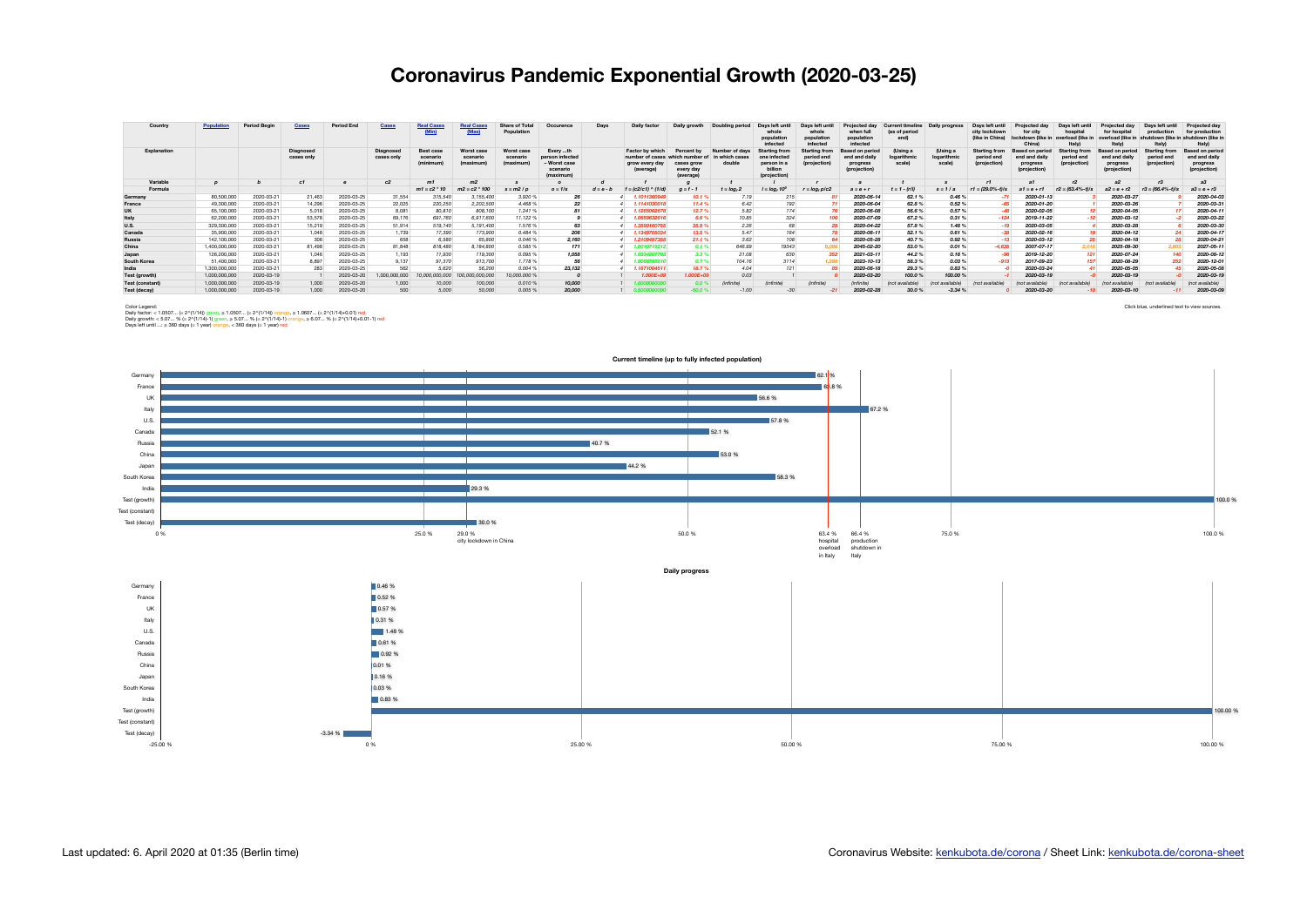## **Coronavirus Pandemic Exponential Growth (2020-03-24)**

| Country                | <b>Population</b> | <b>Period Begin</b> | <b>Cases</b>            | <b>Period End</b> | <b>Cases</b>            | <b>Real Cases</b><br>(Min)         | <b>Real Cas</b><br>Max)             | <b>Share of Total</b><br>Population | Occurence                                                            | Days        | Daily factor                                                             | Daily growth                                                                | Doubling period                            | Days left until<br>whole<br>population<br>infected                             | Davs left until<br>whole<br>population<br>infected | Projected o<br>when full<br>population<br>infected         | t timeline<br>(as of period<br>end) | Daily progres                     | Davs left unti<br>city lockdown<br>(like in China) | <b>Projected day</b><br>for city<br>lockdown (like in<br>China | Days left<br>hospital<br>overload (like in<br>Italv | Projected<br>for hospital<br>overload (like | Days left until<br>production<br>hutdown (like<br><b>Italy</b> | Projected day<br>for production<br>shutdown (like in<br>ltalv)      |
|------------------------|-------------------|---------------------|-------------------------|-------------------|-------------------------|------------------------------------|-------------------------------------|-------------------------------------|----------------------------------------------------------------------|-------------|--------------------------------------------------------------------------|-----------------------------------------------------------------------------|--------------------------------------------|--------------------------------------------------------------------------------|----------------------------------------------------|------------------------------------------------------------|-------------------------------------|-----------------------------------|----------------------------------------------------|----------------------------------------------------------------|-----------------------------------------------------|---------------------------------------------|----------------------------------------------------------------|---------------------------------------------------------------------|
| Explanation            |                   |                     | Diagnosed<br>cases only |                   | Diagnosed<br>cases only | Best case<br>scenario<br>(minimum) | Worst case<br>scenario<br>(maximum) | Worst case<br>scenario<br>(maximum) | Every th<br>person infected<br>- Worst case<br>scenario<br>(maximum) |             | <b>Factor by which</b><br>number of cases<br>grow every day<br>(average) | <b>Percent by</b><br>which number of<br>cases grow<br>every day<br>(average | Number of days<br>in which cases<br>double | <b>Starting from</b><br>one infected<br>person in a<br>billion<br>(projection) | <b>Starting from</b><br>period end<br>(projection) | sed on period<br>end and daily<br>progress<br>(projection) | (Using a<br>logarithmic<br>scale)   | (Using a<br>logarithmic<br>scale) | <b>Starting from</b><br>period end<br>(projection) | end and daily<br>progres:<br>(projection)                      | <b>Starting</b><br>period end<br>(projection)       | end and daily<br>progress<br>(projection)   | <b>Starting fron</b><br>period end<br>(projection)             | <b>Based on period</b><br>end and daily<br>progress<br>(projection) |
| Variable               |                   |                     | c1                      |                   | c2                      | m1                                 | m <sub>2</sub>                      |                                     |                                                                      |             |                                                                          |                                                                             |                                            |                                                                                |                                                    |                                                            |                                     |                                   | r1                                                 |                                                                |                                                     | <b>a2</b>                                   | r <sub>3</sub>                                                 | a3                                                                  |
| Formula                |                   |                     |                         |                   |                         | $m1 = c2 * 10$                     | c2 * 100<br>mź                      | $s = m2/p$                          | $o = 1/s$                                                            | $d = e - b$ | = (c2/c1) ^ (1/d)                                                        | $q = f - 1$                                                                 | $t = log_t 2$                              | $I = log_f 10^9$                                                               | $r = log_f p/c2$                                   | $a = e + r$                                                | $t = 1 - (r/l)$                     | s = 1 / a                         | $r1 = (29.0\% - t)/s$                              | -e + r1                                                        | $r2 = 63.4\% - t1/s$                                | $a2 = e + r2$                               | $r3 = (66.4\% - t)/s$                                          | $a3 = e + r3$                                                       |
| Germany                | 80,500,000        | 2020-03-17          | 6.012                   | 2020-03-24        | 29,212                  | 292,120                            | 2,921,200                           | 3.629 %                             |                                                                      |             | 1.2533647442                                                             | 25.3%                                                                       | 3.07                                       |                                                                                |                                                    | 2020-04-28                                                 | 61.8%                               | 1.09%                             |                                                    | 2020-02-22                                                     |                                                     | 2020-03-25                                  |                                                                | 2020-03-28                                                          |
| France                 | 49,300,000        | 2020-03-17          | 6.573                   | 2020-03-24        | 19,615                  | 196,150                            | 1,961,500                           | 3.979 %                             |                                                                      |             | 1.1690473376                                                             | 16.9%                                                                       | 4.44                                       | 133                                                                            | 50                                                 | 2020-05-13                                                 | 62.2%                               | 0.75%                             |                                                    | 2020-02-08                                                     |                                                     | 2020-03-25                                  |                                                                | 2020-03-29                                                          |
| <b>UK</b>              | 65,100,000        | 2020-03-17          | 1.547                   | 2020-03-24        | 6,654                   | 66,540                             | 665,400                             | 1.022 %                             |                                                                      |             | 1.2317234559                                                             | 23.2%                                                                       | 3.33                                       | 99                                                                             |                                                    | 2020-05-07                                                 | 55.7%                               | 1.01%                             |                                                    | 2020-02-26                                                     |                                                     | 2020-03-31                                  |                                                                | 2020-04-03                                                          |
| Italy                  | 62,200,000        | 2020-03-17          | 27,980                  | 2020-03-24        | 63,927                  | 639,270                            | 6,392,700                           | 10.278 %                            |                                                                      |             | 1.1252845949                                                             | 12.5 %                                                                      | 5.87                                       | 176                                                                            | 58                                                 | 2020-05-21                                                 | 66.8%                               | 0.57%                             |                                                    | 2020-01-17                                                     |                                                     | 2020-03-18                                  |                                                                | 2020-03-23                                                          |
| <b>U.S.</b>            | 329,300,000       | 2020-03-17          | 3.503                   | 2020-03-24        | 42.164                  | 421,640                            | 4,216,400                           | 1.280 %                             |                                                                      |             | 1.4267812093                                                             | 42.7%                                                                       | 1.95                                       | 58                                                                             |                                                    | 2020-04-18                                                 | 56.7%                               | 1.72%                             |                                                    | 2020-03-07                                                     |                                                     | 2020-03-27                                  |                                                                | 2020-03-29                                                          |
| Canada                 | 35,900,000        | 2020-03-17          | 424                     | 2020-03-24        | 1.432                   | 14,320                             | 143,200                             | 0.399 %                             | 251                                                                  |             | 1.1899015303                                                             | 19.0%                                                                       | 3.99                                       | 119                                                                            | 58                                                 | 2020-05-21                                                 | 51.1%                               | 0.84%                             |                                                    | 2020-02-26                                                     |                                                     | 2020-04-07                                  |                                                                | 2020-04-11                                                          |
| Russia                 | 142,100,000       | 2020-03-17          | 93                      | 2020-03-24        | 438                     | 4.380                              | 43,800                              | 0.031 %                             | 3,244                                                                |             | 1.2477902694                                                             | 24.8%                                                                       | 3.13                                       | 94                                                                             | 57                                                 | 2020-05-20                                                 | 38.8%                               | 1.07%                             |                                                    | 2020-03-14                                                     |                                                     | 2020-04-16                                  |                                                                | 2020-04-18                                                          |
| China                  | 1,400,000,000     | 2020-03-17          | 81.116                  | 2020-03-24        | 81.747                  | 817,470                            | 8,174,700                           | 0.584 %                             | 171                                                                  |             | 1.0011075962                                                             | 0.1%                                                                        | 626.16                                     | 18720                                                                          | 3.806                                              | 2044-05-03                                                 | 53.0%                               | 0.01%                             |                                                    | 2007-12-13                                                     |                                                     | 2025-07-27                                  | 2.520                                                          | 2027-02-16                                                          |
| Japan                  | 126,200,000       | 2020-03-17          | 829                     | 2020-03-24        | 1,128                   | 11,280                             | 112,800                             | 0.089 %                             | 1,119                                                                |             | 1.0449795599                                                             | 4.5%                                                                        | 15.75                                      | 471                                                                            | 264                                                | 2020-12-13                                                 | 43.9%                               | 0.21%                             |                                                    | 2020-01-13                                                     |                                                     | 2020-06-23                                  | 106                                                            | 2020-07-08                                                          |
| <b>South Korea</b>     | 51,400,000        | 2020-03-17          | 8.320                   | 2020-03-24        | 9,037                   | 90,370                             | 903,700                             | 1.758 %                             | 57                                                                   |             | 1.0118792915                                                             | 1.2%                                                                        | 58.70                                      | 1755                                                                           | 732                                                | 2022-03-26                                                 | 58.3%                               | 0.06%                             |                                                    | 2018-10-27                                                     |                                                     | 2020-06-21                                  | 143                                                            | 2020-08-13                                                          |
| India                  | 1,300,000,000     | 2020-03-17          | 137                     | 2020-03-24        | 434                     | 4.340                              | 43,400                              | $0.003$ %                           | 29,954                                                               |             | 1.1790669114                                                             | 17.9%                                                                       | 4.21                                       | 126                                                                            | 91                                                 | 2020-06-22                                                 | 28.0%                               | 0.79%                             |                                                    | 2020-03-25                                                     |                                                     | 2020-05-07                                  |                                                                | 2020-05-11                                                          |
| Test (growth)          | 1,000,000,000     | 2020-03-19          |                         | 2020-03-20        | 000,000,000             |                                    | 100,000,000,000                     | ,000.000                            |                                                                      |             | $1.000E + 05$                                                            | 1.000E+09                                                                   | 0.03                                       |                                                                                |                                                    | 2020-03-20                                                 | 100.0 %                             | 100.00 %                          |                                                    | 2020-03-19                                                     |                                                     | 2020-03-19                                  |                                                                | 2020-03-19                                                          |
| <b>Test (constant)</b> | 1,000,000,000     | 2020-03-19          | 1.000                   | 2020-03-20        | 1.000                   | 10,000                             | 100,000                             | 0.010%                              | 10,000                                                               |             | 1.000000000                                                              | 0.0%                                                                        | 'infinite.                                 | (infinite)                                                                     | <i><b>linfinite</b></i>                            | (infinite)                                                 | (not available                      | available.                        | (not available                                     | (not available)                                                | (not available                                      | (not available)                             | (not available.                                                | (not available)                                                     |
| Test (decay)           | 1,000,000,000     | 2020-03-19          | 1.000                   | 2020-03-20        | 500                     | 5,000                              | 50,000                              | 0.005                               | 20,000                                                               |             | 0.500000000                                                              | 50.0 9                                                                      | $-1.00$                                    | $-30$                                                                          |                                                    | 2020-02-28                                                 | 30.0%                               | $-3.34$ $%$                       |                                                    | 2020-03-20                                                     |                                                     | 2020-03-10                                  |                                                                | 2020-03-09                                                          |

Click blue, underlined text to view sources.<br>Daily growth: < 5.0507... (= 2^{1/14}) green, ≥ 1.0507... (= 2^{1/14}+0.07... (= 2^{1/14}+0.01} red<br>Daily growth: < 5.07... % (= 2^{1/14}) green, ≥ 1.0507... (% (= 2^{1/14}+0.0



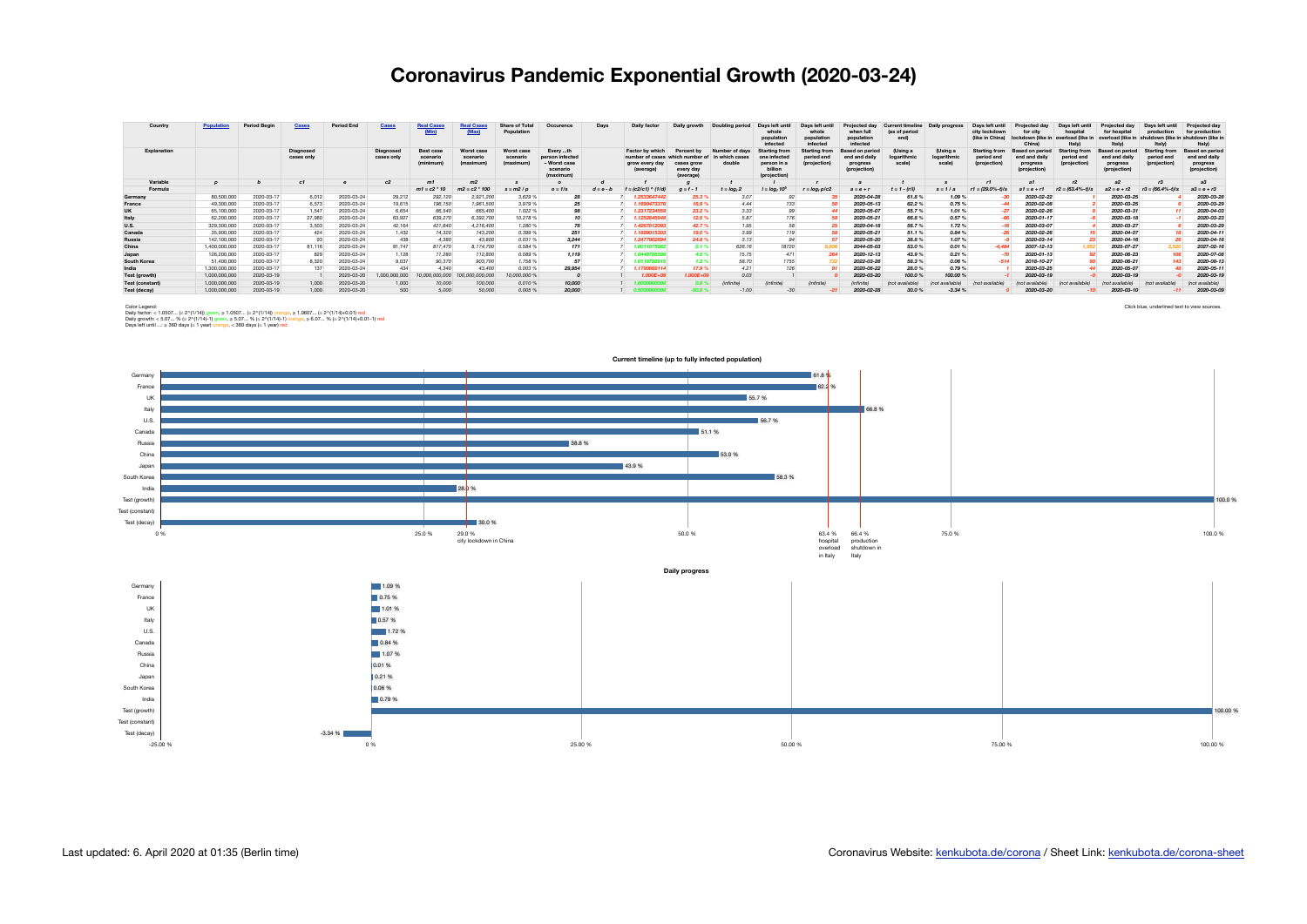## **Coronavirus Pandemic Exponential Growth (2020-03-20)**

| Country                | <b>Population</b> | <b>Period Begin</b> | <b>Cases</b>                   | <b>Period End</b> | <b>Cases</b>            | <b>Real Cases</b><br>(Min)         | <b>Real Cas</b><br>Max)             | <b>Share of Total</b><br>Population | Occurence                                                            | Days        | Daily factor                                                             | Daily growth                                                                | Doubling period                            | Days left until<br>whole<br>population<br>infected                             | Davs left until<br>whole<br>population<br>infected | Projected o<br>when full<br>population<br>infected         | t timeline<br>(as of period<br>end) | Daily progres                     | Davs left unti<br>city lockdown<br>(like in China) | <b>Projected day</b><br>for city<br>lockdown (like in<br>China | Days left<br>hospital<br>overload (like in<br>Italv | Projected<br>for hospital<br>overload (like | Days left until<br>production<br>shutdown (like<br><b>Italy</b> | <b>Projected dav</b><br>for production<br>shutdown (like in<br>ltalv) |
|------------------------|-------------------|---------------------|--------------------------------|-------------------|-------------------------|------------------------------------|-------------------------------------|-------------------------------------|----------------------------------------------------------------------|-------------|--------------------------------------------------------------------------|-----------------------------------------------------------------------------|--------------------------------------------|--------------------------------------------------------------------------------|----------------------------------------------------|------------------------------------------------------------|-------------------------------------|-----------------------------------|----------------------------------------------------|----------------------------------------------------------------|-----------------------------------------------------|---------------------------------------------|-----------------------------------------------------------------|-----------------------------------------------------------------------|
| Explanation            |                   |                     | <b>Diagnosed</b><br>cases only |                   | Diagnosed<br>cases only | Best case<br>scenario<br>(minimum) | Worst case<br>scenario<br>(maximum) | Worst case<br>scenario<br>(maximum) | Every th<br>person infected<br>- Worst case<br>scenario<br>(maximum) |             | <b>Factor by which</b><br>number of cases<br>grow every day<br>(average) | <b>Percent by</b><br>which number of<br>cases grow<br>every day<br>(average | Number of days<br>in which cases<br>double | <b>Starting from</b><br>one infected<br>person in a<br>billion<br>(projection) | <b>Starting from</b><br>period end<br>(projection) | sed on period<br>end and daily<br>progress<br>(projection) | (Using a<br>logarithmic<br>scale)   | (Using a<br>logarithmic<br>scale) | <b>Starting from</b><br>period end<br>(projection) | end and daily<br>progres:<br>(projection)                      | <b>Starting</b><br>period end<br>(projection)       | end and daily<br>progress<br>(projection)   | <b>Starting fron</b><br>period end<br>(projection)              | <b>Based on period</b><br>end and daily<br>progress<br>(projection)   |
| Variable               |                   |                     | c1                             |                   | c2                      | m1                                 | m <sub>2</sub>                      |                                     |                                                                      |             |                                                                          |                                                                             |                                            |                                                                                |                                                    |                                                            |                                     |                                   | r1                                                 |                                                                |                                                     | <b>a2</b>                                   | r <sub>3</sub>                                                  | a3                                                                    |
| Formula                |                   |                     |                                |                   |                         | $m1 = c2 * 10$                     | c2 * 100<br>mź                      | $s = m2/p$                          | $o = 1/s$                                                            | $d = e - b$ | = (c2/c1) ^ (1/d                                                         | $q = f - 1$                                                                 | $t = log_t 2$                              | $I = log_f 10^9$                                                               | $r = log_f p/c2$                                   | $a = e + r$                                                | $t = 1 - (r/l)$                     | s = 1 / a                         | $r1 = (29.0\% - t)/s$                              |                                                                | $r2 = (63.4\% - t)/s$                               | $a2 = e + r2$                               | $r3 = (66.4\% - t)/s$                                           | $a3 = e + r3$                                                         |
| Germany                | 80,500,000        | 2020-03-10          | 1.139                          | 2020-03-20        | 18,323                  | 183,230                            | 1,832,300                           | 2.276 %                             |                                                                      |             | 1.3202229735                                                             | 32.0 %                                                                      | 2.50                                       | $\sqrt{5}$                                                                     |                                                    | 2020-04-19                                                 | 59.5 %                              | 1.34 %                            |                                                    | 2020-02-26                                                     |                                                     | 2020-03-22                                  |                                                                 | 2020-03-25                                                            |
| France                 | 49,300,000        | 2020-03-10          | 1.402                          | 2020-03-20        | 12,475                  | 124,750                            | 1,247,500                           | 2.530 %                             |                                                                      |             | 1.2443118987<br>10                                                       | 24.4 %                                                                      | 3.17                                       | 95                                                                             |                                                    | 2020-04-26                                                 | 60.0%                               | 1.05%                             |                                                    | 2020-02-19                                                     |                                                     | 2020-03-23                                  |                                                                 | 2020-03-26                                                            |
| <b>UK</b>              | 65,100,000        | 2020-03-10          | 323                            | 2020-03-20        | 3,983                   | 39,830                             | 398,300                             | 0.612 %                             | 163                                                                  |             | 10<br>1.2855849464                                                       | 28.6%                                                                       | 2.76                                       | 82                                                                             |                                                    | 2020-04-27                                                 | 53.2%                               | 1.21%                             |                                                    | 2020-02-29                                                     |                                                     | 2020-03-28                                  |                                                                 | 2020-03-30                                                            |
| Italy                  | 62,200,000        | 2020-03-10          | 9.172                          | 2020-03-20        | 47,021                  | 470,210                            | 4,702,100                           | 7.560 %                             | 13                                                                   |             | 10 <sup>10</sup><br>1.1775592858                                         | 17.8%                                                                       | 4.24                                       | 127                                                                            |                                                    | 2020-05-02                                                 | 65.3%                               | 0.79%                             |                                                    | 2020-02-02                                                     |                                                     | 2020-03-17                                  |                                                                 | 2020-03-21                                                            |
| <b>U.S.</b>            | 329,300,000       | 2020-03-10          | 472                            | 2020-03-20        | 15,219                  | 152,190                            | 1,521,900                           | 0.462 %                             | 216                                                                  |             | 10<br>1.4152866556                                                       | 41.5%                                                                       | 2.00                                       | 60                                                                             |                                                    | 2020-04-17                                                 | 51.8%                               | 1.68%                             |                                                    | 2020-03-06                                                     |                                                     | 2020-03-26                                  |                                                                 | 2020-03-28                                                            |
| Canada                 | 35,900,000        | 2020-03-10          |                                | 2020-03-20        | 846                     | 8.460                              | 84,600                              | 0.236 %                             | 424                                                                  |             | 10 <sup>1</sup><br>1.2708314786                                          | 27.1%                                                                       | 2.89                                       | 86                                                                             |                                                    | 2020-05-03                                                 | 48.6%                               | 1.16%                             |                                                    | 2020-03-03                                                     |                                                     | 2020-04-01                                  |                                                                 | 2020-04-04                                                            |
| Russia                 | 142,100,000       | 2020-03-10          |                                | 2020-03-20        | 253                     | 2,530                              | 25,300                              | 0.018 %                             | 5,617                                                                |             | 10 1.4315359145                                                          | 43.2%                                                                       | 1.93                                       | 58                                                                             | 37                                                 | 2020-04-25                                                 | 36.1%                               | 1.73%                             |                                                    | 2020-03-15                                                     |                                                     | 2020-04-04                                  |                                                                 | 2020-04-06                                                            |
| China                  | 1,400,000,000     | 2020-03-10          | 80.924                         | 2020-03-20        | 81.416                  | 814,160                            | 8,141,600                           | 0.582 %                             | 172                                                                  |             | 10 <sup>1</sup><br>1.0006063201                                          | 0.1%                                                                        | 1143.55                                    | 34189                                                                          | 6.089                                              | 2064-04-07                                                 | 52.9%                               | $0.00 \%$                         | 8.183                                              | 1997-10-24                                                     |                                                     | 2029-12-28                                  | 4.610                                                           | 2032-11-01                                                            |
| Japan                  | 126,200,000       | 2020-03-10          | 514                            | 2020-03-20        | 996                     | 9,960                              | 99,600                              | 0.079 %                             | 1,267                                                                |             | 10 <sup>1</sup><br>1.0683895265                                          | 6.8%                                                                        | 10.48                                      | 313                                                                            | 178                                                | 2020-09-13                                                 | 43.3%                               | 0.32%                             |                                                    | 2020-02-04                                                     |                                                     | 2020-05-21                                  |                                                                 | 2020-05-3                                                             |
| <b>South Korea</b>     | 51,400,000        | 2020-03-10          | 7.513                          | 2020-03-20        | 8.799                   | 87,990                             | 879,900                             | 1.712 %                             | 58                                                                   |             | 10 <sup>1</sup><br>1.0159258077                                          | 1.6%                                                                        | 43.87                                      | 1312                                                                           | 549                                                | 2021-09-19                                                 | 58.1%                               | 0.08%                             |                                                    | 2019-03-03                                                     |                                                     | 2020-05-27                                  | 10 <sup>c</sup>                                                 | 2020-07-06                                                            |
| India                  | 1,300,000,000     | 2020-03-10          |                                | 2020-03-20        | 195                     | 1.950                              | 19,500                              | 0.002 %                             | 66,667                                                               |             | 1.1605348686<br>10                                                       | 16.1%                                                                       | 4.66                                       | 139                                                                            | 106                                                | 2020-07-03                                                 | 24.2%                               | 0.72%                             |                                                    | 2020-03-26                                                     |                                                     | 2020-05-13                                  |                                                                 | 2020-05-17                                                            |
| Test (growth)          | 1,000,000,000     | 2020-03-19          |                                | 2020-03-20        | 000,000,000             |                                    | 100,000,000,000                     | ,000.000                            |                                                                      |             | $1.000E + 05$                                                            | 1.000E+09                                                                   | 0.03                                       |                                                                                |                                                    | 2020-03-20                                                 | 100.0 %                             | 100.00 %                          |                                                    | 2020-03-19                                                     |                                                     | 2020-03-19                                  |                                                                 | 2020-03-19                                                            |
| <b>Test (constant)</b> | 1,000,000,000     | 2020-03-19          | 1.000                          | 2020-03-20        | 1.000                   | 10,000                             | 100,000                             | 0.010%                              | 10,000                                                               |             | 1.000000000                                                              | 0.0%                                                                        | 'infinite.                                 | (infinite)                                                                     | <i><b>linfinite</b></i>                            | (infinite)                                                 | (not available                      | available.                        | (not available                                     | (not available)                                                | (not available                                      | (not available)                             | (not available                                                  | (not available)                                                       |
| Test (decay)           | 1,000,000,000     | 2020-03-19          | 1.000                          | 2020-03-20        | 500                     | 5,000                              | 50,000                              | 0.005                               | 20,000                                                               |             | 0.500000000                                                              | 50.0 9                                                                      | $-1.00$                                    | $-30$                                                                          |                                                    | 2020-02-28                                                 | 30.0%                               | $-3.34$ $%$                       |                                                    | 2020-03-20                                                     |                                                     | 2020-03-10                                  |                                                                 | 2020-03-09                                                            |

Click blue, underlined text to view sources.<br>Daily growth: < 5.0507... (= 2^{1/14}) green, ≥ 1.0507... (= 2^{1/14}+0.07... (= 2^{1/14}+0.01} red<br>Daily growth: < 5.07... % (= 2^{1/14}) green, ≥ 1.0507... (≈ 2^{1/14}+0.01}